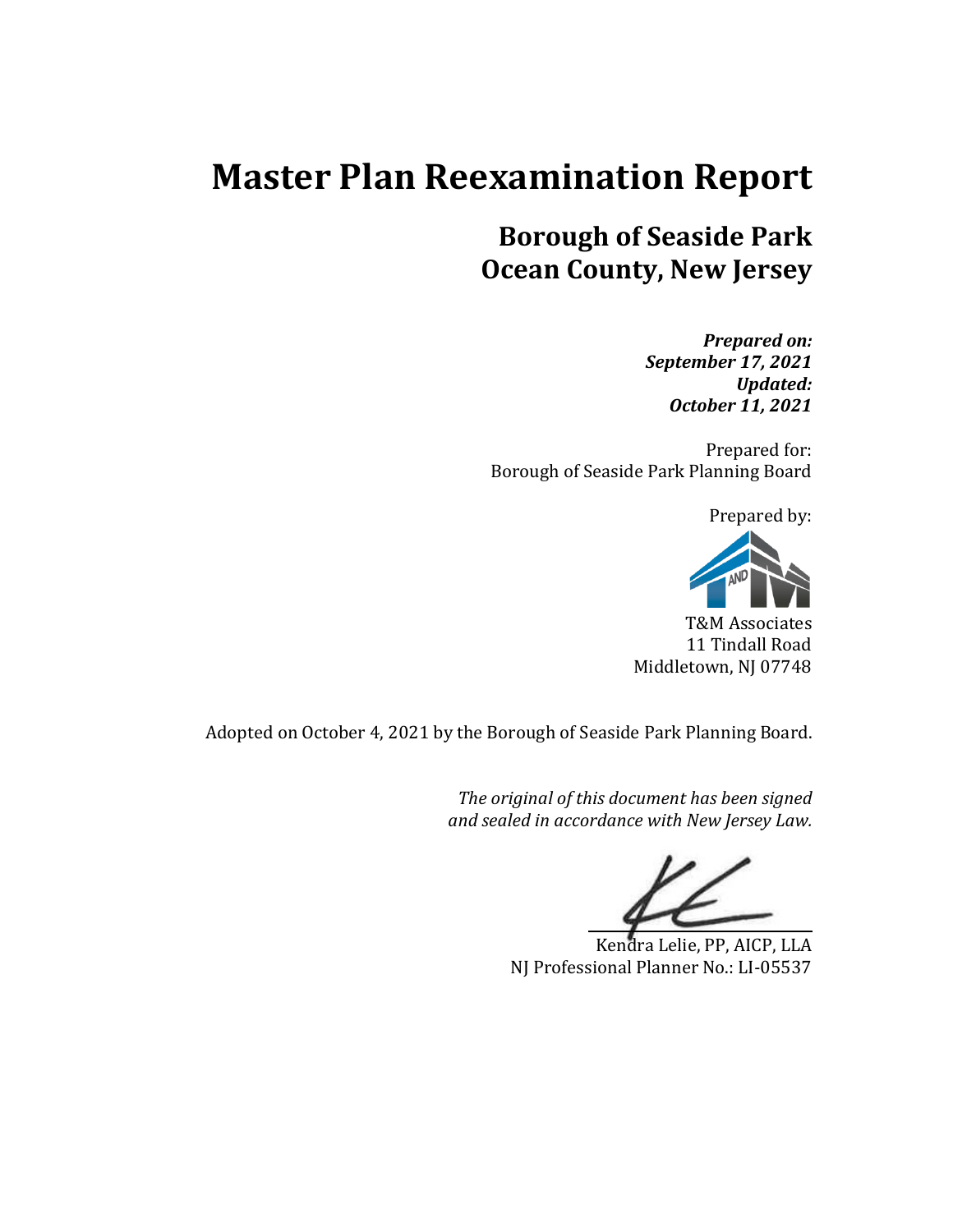# **Acknowledgements**

## **Planning Board**

Michael Giuliano, Chairman Martin Wilk Jr., Vice Chairman Honorable John A. Peterson, Mayor Frank Losey Dominick Bucci Anne Pitchell Anthony DiCaro James Boag, Police Chief Matt DeMichele, Council President Karen Kroon, Alternate #1

Sandra Martin, Board Secretary Gregory Hock, Esq., Board Attorney Douglas Rohmeyer, P.E., Board Engineer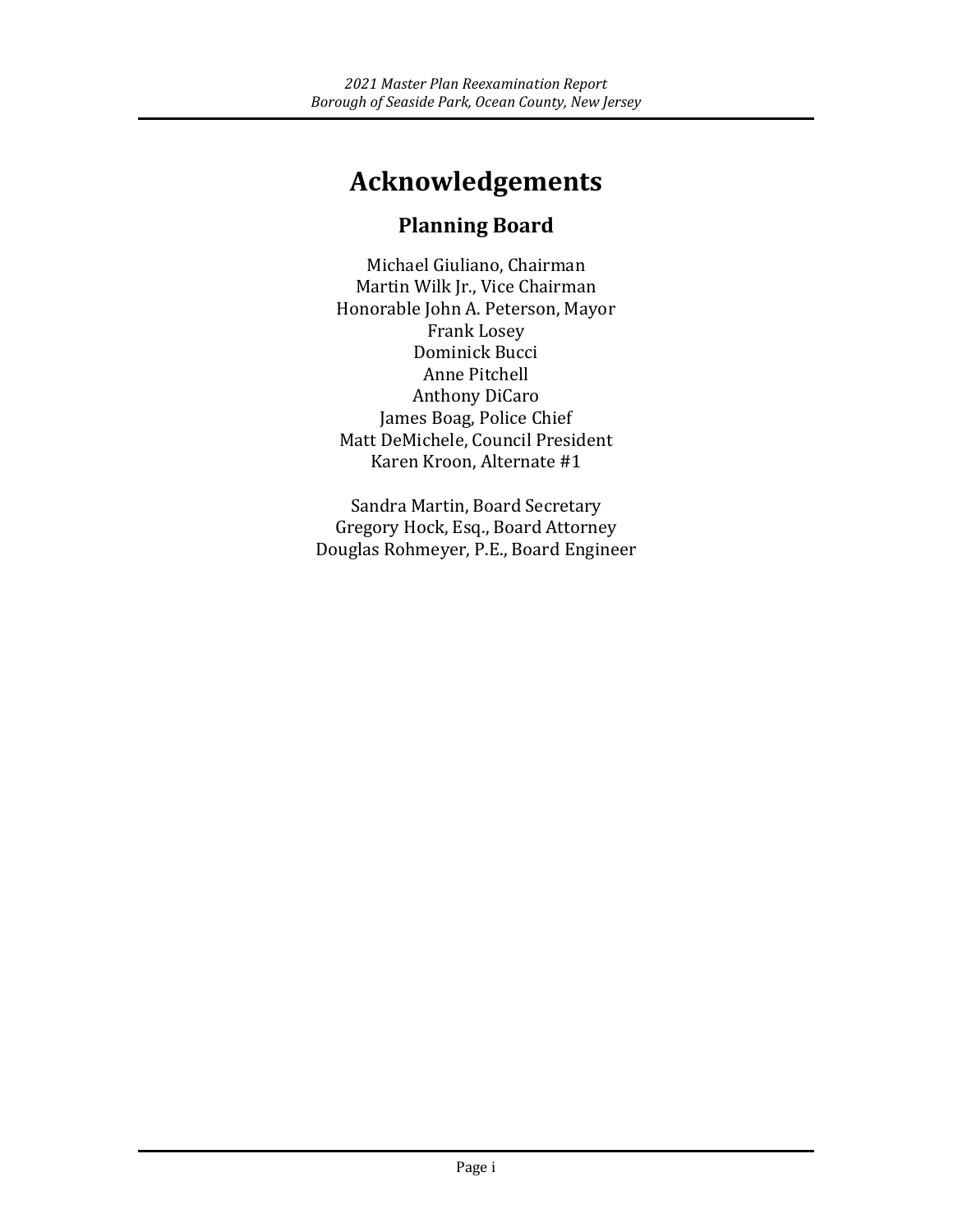## **Table of Contents**

| II - Major Problems and Objectives Relating to Land Development in Seaside Park |
|---------------------------------------------------------------------------------|
| Borough at the Time of the Adoption of the Last Reexamination Report and        |
| the Extent to Which Such Problems and Objectives Have Been Reduced or           |
|                                                                                 |
| III - Extent to Which There Have Been Significant Changes in the Assumptions,   |
|                                                                                 |
| IV — Specific Changes Recommended for the Master Plan and Development           |
|                                                                                 |
| V — Recommendations Concerning the Incorporation of Redevelopment Plans 20      |
| VI - Recommendations Concerning Electric Vehicle Charging Stations 21           |

## **List of Tables**

## **List of Maps**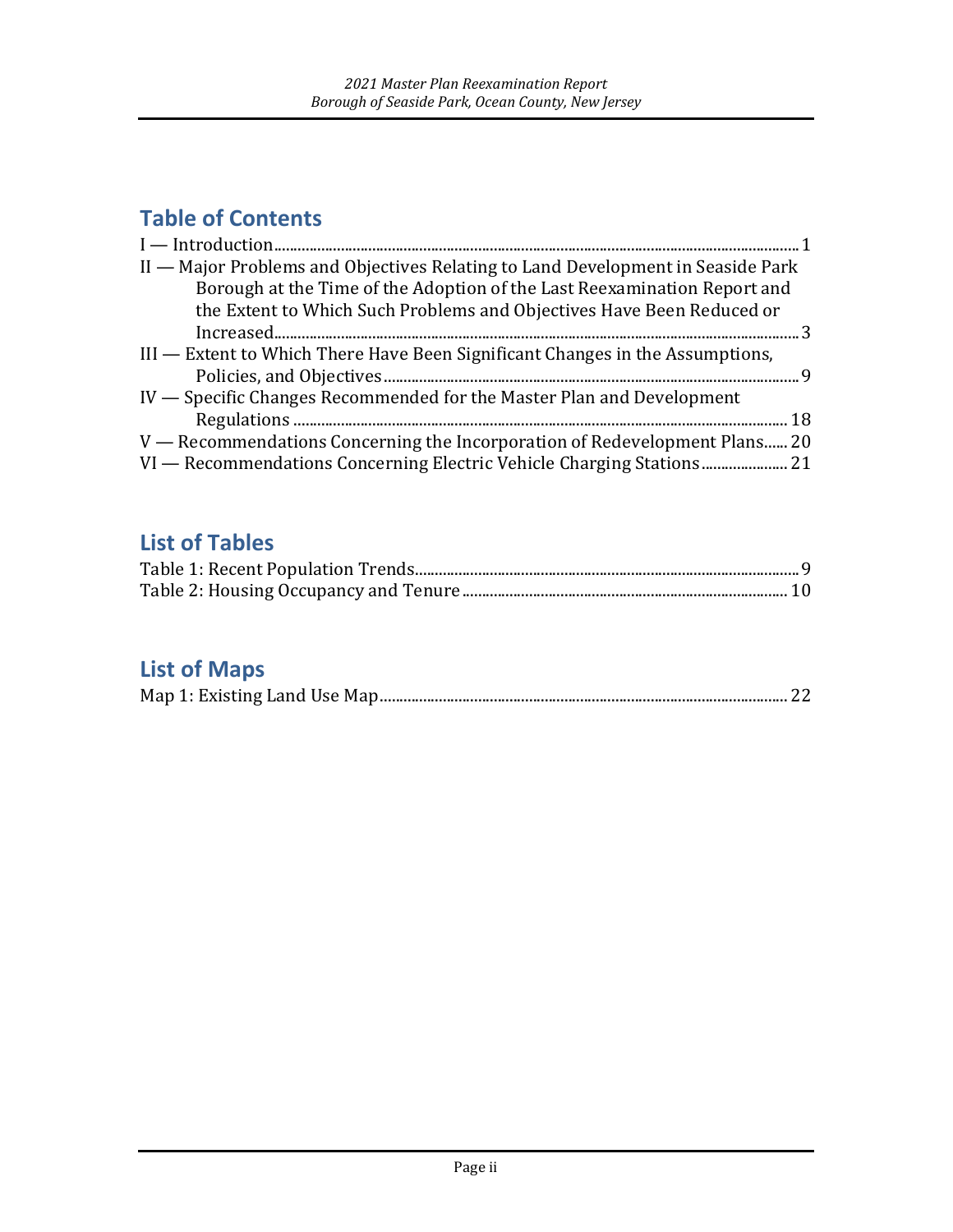## <span id="page-3-0"></span>**I — Introduction**

The New Jersey Municipal Land Use Law (M.L.U.L.) requires that each municipality in New Jersey undertake a review of its master plan and prepare a reexamination report at least once every ten years. The purpose of the reexamination report is to review and evaluate the master plan and municipal development regulations on a regular basis to determine the need for updates and revisions. The reexamination report also is intended to review the progress of the municipality in achieving its planning objectives, and to consider the need for changes to ensure that the master plan is current and meets the needs of the municipality. In addition, the preparation of a statutorily compliant reexamination report provides a presumption of validity of the municipal zoning ordinance under the law.

The Borough of Seaside Park last adopted a Master Plan in 2008. In 2016, Seaside Park adopted a Master Plan Reexamination Report in response to damages incurred from Superstorm Sandy in 2012 which brought forward a need to review the Borough's policies in relation to emergency management, resiliency, and disaster recovery. The findings and recommendations contained in this Reexamination Report are based upon the review of the following documents:

- 2008 Seaside Park Master Plan, T&M Associates;
- Seaside Park Borough 2016 Master Plan Reexamination Report, CME Associates;
- Seaside Park Borough Land Use Ordinance; and
- 2020 US Census Data; and
- 2019 American Community Survey.

The municipal planning board is responsible for reviewing the master plan and preparing and adopting by resolution a master plan reexamination report at least every ten years. This document serves as the 2021 Master Plan Reexamination Report for the Borough of Seaside Park as required by the M.L.U.L. at N.J.S.A. 40:55D-89.

The M.L.U.L. requires that the reexamination report describe the following:

- (a) The major problems and objectives relating to land development in the municipality at the time of the adoption of the last Master Plan update.
- (b) The extent to which such problems and objectives have been reduced or have increased subsequent to such date.
- (c) The extent to which there have been significant changes in assumptions, policies, and objectives forming the basis for the master plan or development regulations as last revised, with particular regard to the density and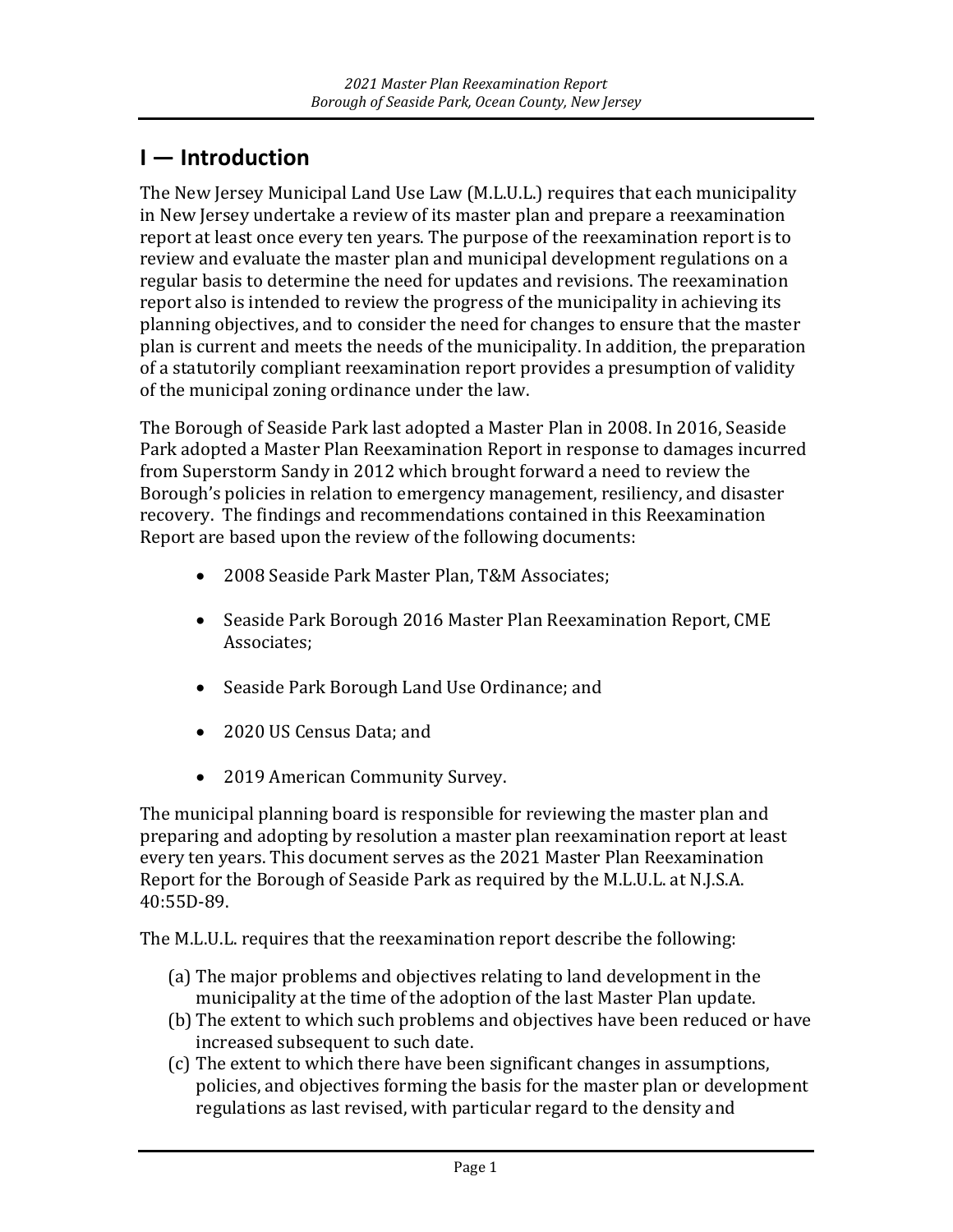distribution of population and land uses, housing conditions, circulation, conservation of natural resources, energy conservation, collection, disposition, and recycling of designated recyclable materials, and changes in State, county, and municipal policies and objectives.

- (d) The specific changes recommended for the master plan or development regulations, if any, including underlying objectives, policies and standards, or whether a new plan or regulation should be prepared.
- (e) The recommendations of the planning board concerning the incorporation of redevelopment plans adopted pursuant to the "Local Redevelopment and Housing Law," P.L. 1992, c. 79 (N.J.S.A. 40A:12A-1 et seq.) into the land use plan element of the municipal master plan, and recommended changes, if any, in the local development regulations necessary to effectuate the redevelopment plans of the municipality.
- (f) The recommendations of the planning board concerning locations appropriate for the development of public electric vehicle infrastructure, including but not limited to, commercial districts, areas proximate to public transportation and transit facilities and transportation corridors, and public rest stops; and recommended changes, if any, in the local development regulations necessary or appropriate for the development of public electric vehicle infrastructure.

The 2021 Master Plan Reexamination Report addresses each of the foregoing statutory requirements.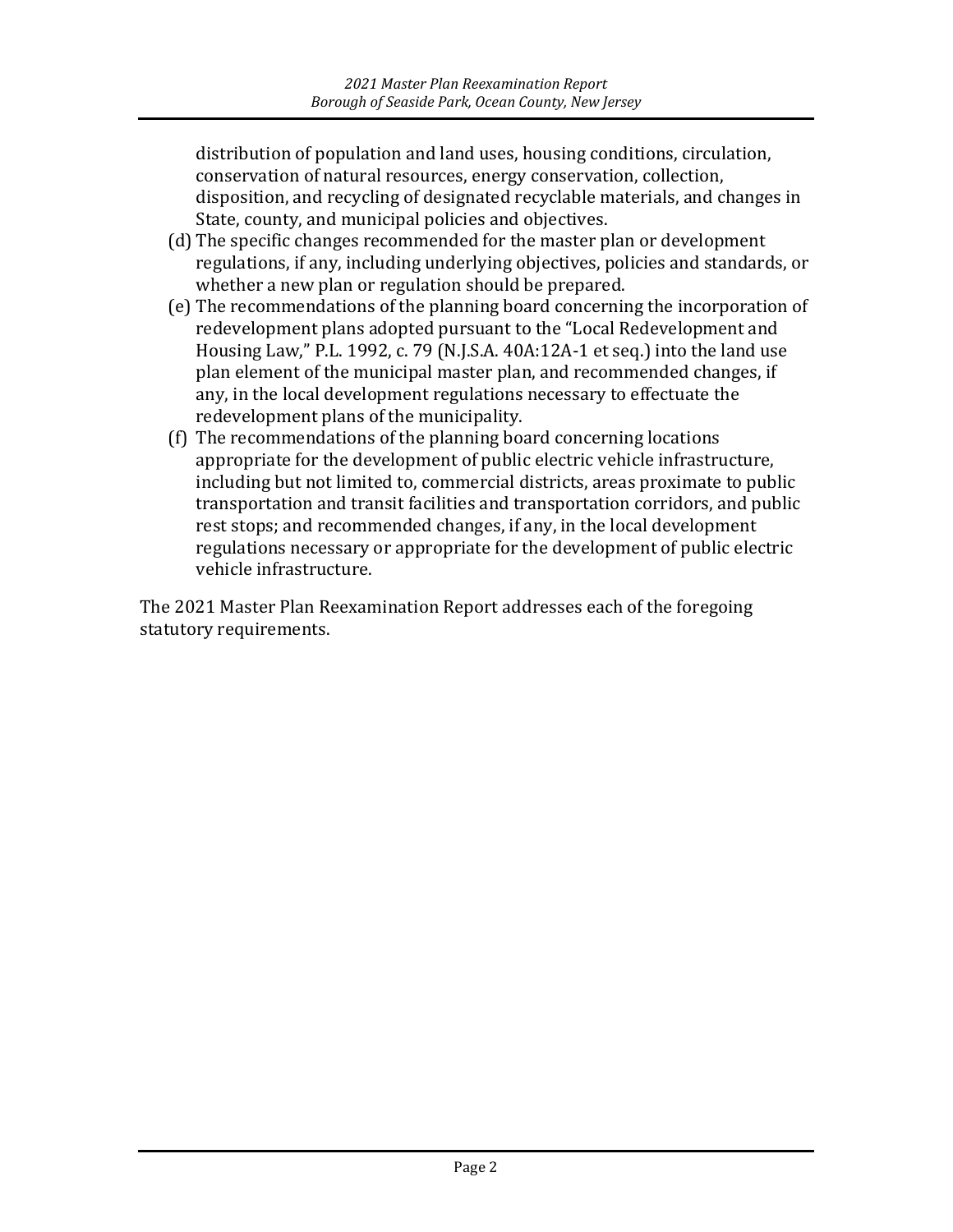## <span id="page-5-0"></span>**II — Major Problems and Objectives Relating to Land Development in Seaside Park Borough at the Time of the Adoption of the Last Reexamination Report and the Extent to Which Such Problems and Objectives Have Been Reduced or Increased**

The goals and objectives of the 2016 Master Plan Reexamination Report and the extent to which goals and objectives have been reduced or increased are outlined below. In addition, this report addresses specific goals and objectives related to the 2008 Master Plan which are identified separately in the beginning of this subsection. Each of the specific goals and objectives are listed with commentary as to how each has changed in *bold italics* text.

#### **2008 Master Plan (Limited review of specific goals and objectives)**

#### **Land Use Element**

#### **Goal: Mixed Use**

The land use plan recommends that the Borough change its planning strategy and take a fundamentally different approach to commercial land use and to residential development for two-family, multifamily, attached housing, and affordable housing. Because of the Borough's character as a seasonal residential community and its small size, it is difficult for commercial enterprise to be sustained year round within the Borough. To allow more flexibility for non-residential development, the Borough should consider mixed-use development.

*This goal does not remain valid. The Borough no longer believes that mixed-use and multi-family development is appropriate for the entirety of the Route 35 (Central Avenue) corridor given the proximity and potential impact to the wellestablished existing single family residential district, the lack of interest in mixed-use or multifamily housing development within the majority of Route 35 corridor over the past 13 years and the significant existing use of land within the corridor for existing single-family housing. Specific zoning revisions related to this corridor and other areas in the Borough are provided in Section IV of this report.*

#### *Objectives*

Central Avenue will be planned as a new mixed-use corridor that extends from the northern boundary of the Borough and Seaside Heights to the southern boundary with South Seaside Park (Berkeley Township). This new land use designation will also apply to an area currently zoned hotel/motel, located from Stockton Avenue to L Street. This new mixed use area will allow commercial as well as single-family, duplex, multifamily housing, and hotel/motel use.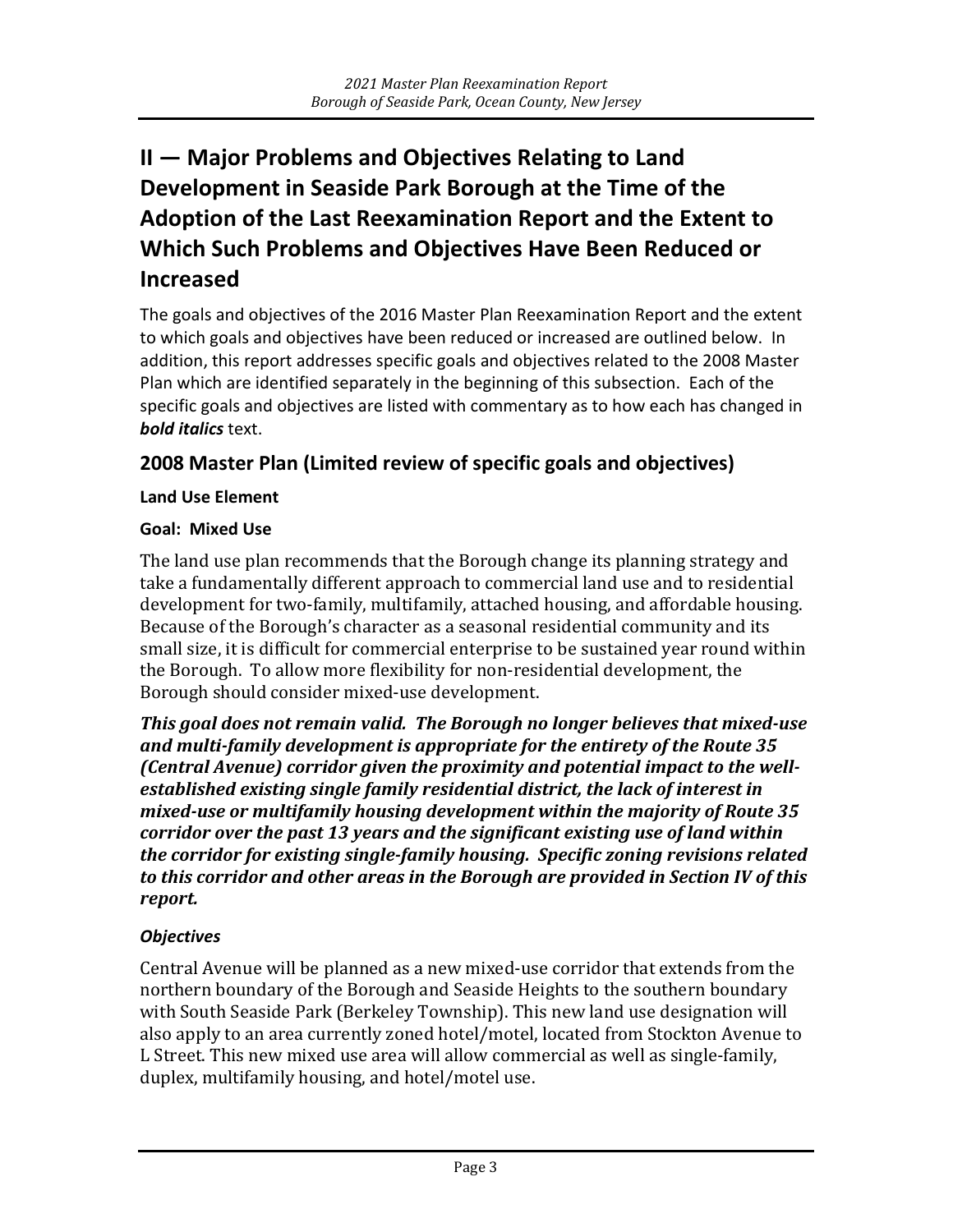The mixed use will allow greater flexibility for the Borough to provide for commercial uses, professional offices, and mixed uses, such as residential and commercial within a structure.

The existing land area within the mixed use area includes residential, commercial, hotel/motel, and church uses. Design guidelines for the mixed-use area should be prepared to encourage creative and interesting architecture.

*These objectives do not remain valid. The Borough no longer believes that mixed-use and multi-family development is appropriate for the entirety of the Route 35 (Central Avenue) corridor or the area currently zoned for Multi Dwelling (MD) given the proximity and potential impact to the well-established existing single family residential district, the lack of interest in mixed-use or multifamily housing development within the majority of Route 35 corridor over the past 13 years and the significant existing use of land within the corridor for existing single-family housing. Specific zoning revisions related to this corridor and other areas in the Borough are provided in Section IV of this report.*

#### **2016 Reexamination Report**

#### **General**

#### **Comprehensive Goal 1**

To maintain consistency with the purpose of the Municipal Land Use Law (MLUL) as contained within N.J.A.C. 40:55D-2.

#### *Objectives*

- a) Preserve the high level of public services and provide new facilities where necessary, in order to accommodate population growth, economic development and the changing needs of the residents;
- b) To collaborate with other government, non-government and private entities to create the most efficient and effective means for realizing Seaside Park's Master Plan goals, while minimizing the financial burden on the Borough.
- c) Review applicable recycling-related sections of the Borough Code and update as necessary.

#### *This goal and these objectives remain valid.*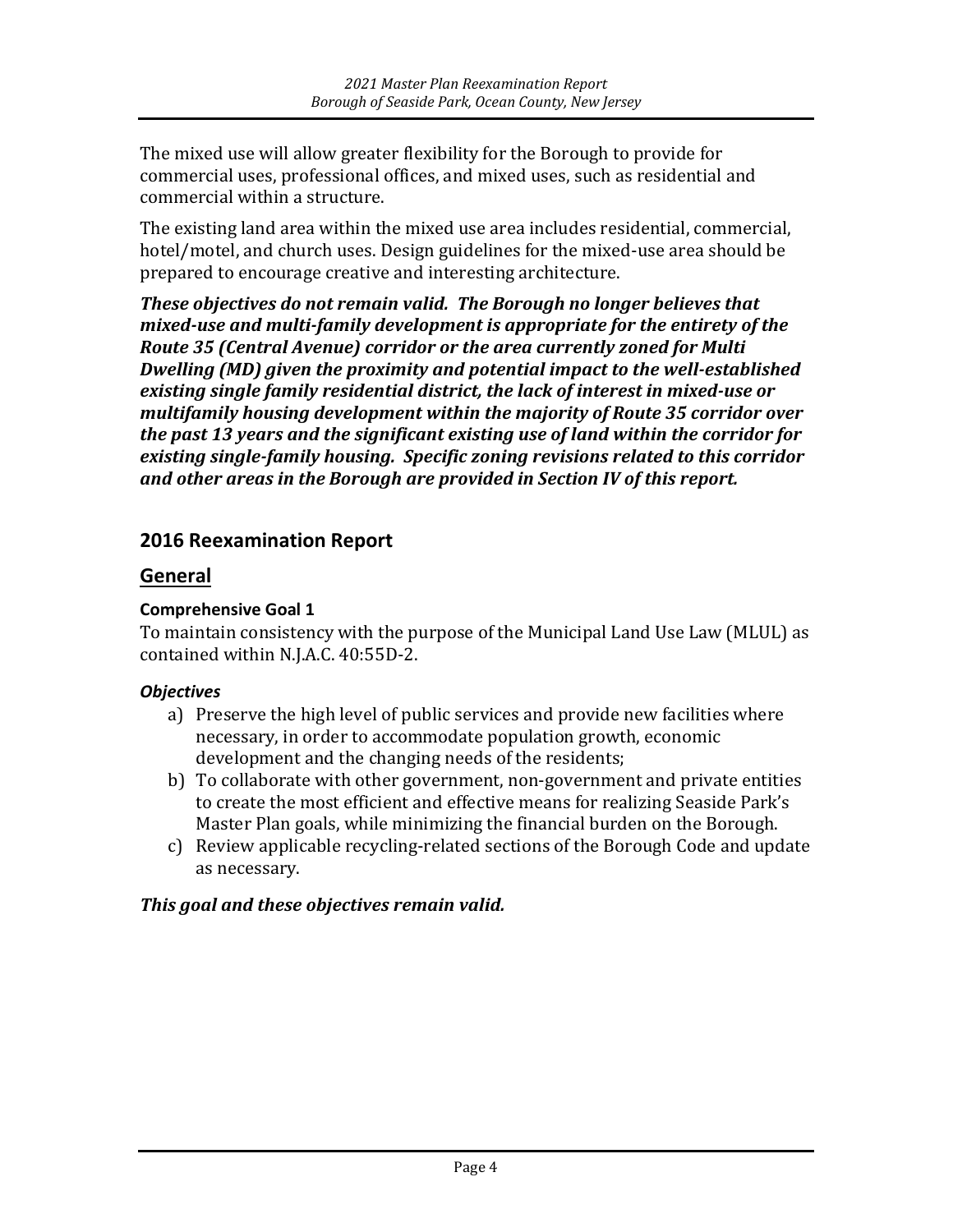#### **Land Use- General**

**Goal**

 To continue to be a stable and diverse community through the provision of a balanced land use pattern.

#### *This goal remains valid.*

#### *Objectives + Recommendations*

- a) To encourage the redevelopment or revitalization of vacant or underutilized properties;
- b) Review and revise the Boardwalk Zone to determine the most effective use of this District. Consider adopting a Form Based Zoning Code to maintain consistency between the permitted uses and aesthetics of the Boardwalk Zone, and the goals of the Master Plan Re-examination.
- c) Review and revise bulk standards for Schools and Churches permitted in the Mixed Use Zone and Business Zone.
- d) Determine appropriate reuse of the Seaside Park Elementary School property.
	- (1) Consider repurposing the property and rezoning the portion along Central Avenue to Commercial and the remainder to Residential.
	- (2) Any future use should be consistent with the size and character of adjacent lots and uses.

#### *While objective a) and d) remain valid, the Borough completed the Form Based Zoning Code for the Boardwalk Zone and updated the bulk standards for schools and churches. However, the Mixed Use (MU) zoning district is recommended for removal within this reexamination report.*

#### **Land Use- Housing**

**Goal**

 Encourage and support the rehabilitation and infill of the housing stock where appropriate while maintaining the character, scale and privacy of the established residential neighborhoods in the Borough.

#### *Objective*

a) Encourage the utilization of innovative and creative approaches in order to facilitate the provision of housing for low, moderate, and work force housing opportunities and choices, which will enhance the quality within and contribute to the value of the community.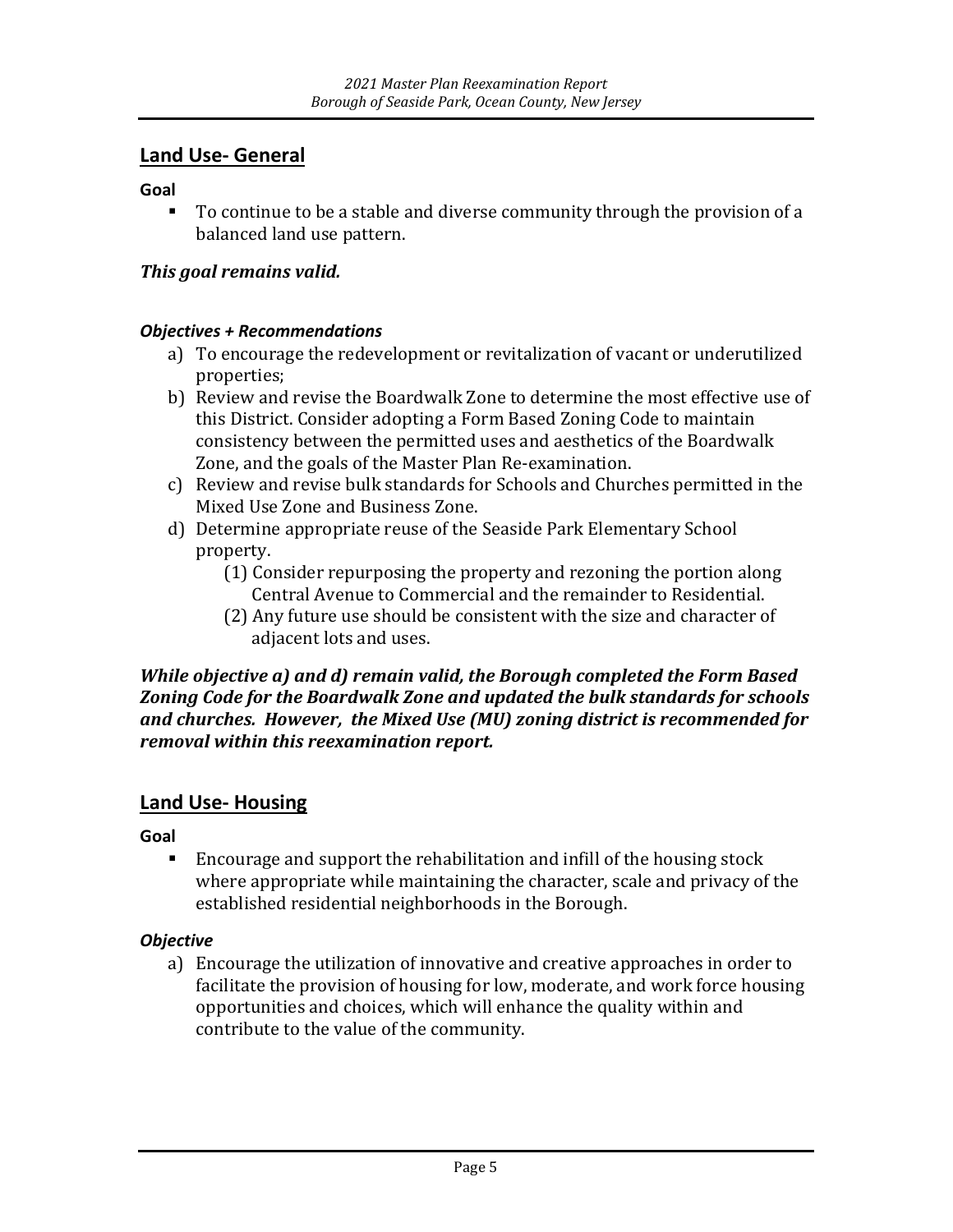#### *This goal and objective remain valid. Additional specific recommendations regarding the provision of overlay zoning for affordable housing opportunities are provided in Section IV of this report.*

#### **Land Use- Recreation**

**Goals**

- Encourage the development of both active and passive recreation opportunities for the residents and visitors, while maintaining sensitivity to environmental and cultural resources.
- Evaluate the current open space that is owned by the Borough to determine if uses can be improved.

#### *These goals remain valid.*

#### **Land Use- Circulation**

**Goal** 

To coordinate land uses with transportation facilities to improve access and encourage alternatives to driving.

#### *This goal remains valid.*

#### **Resiliency + Sustainability**

**Goals**

- To encourage the establishment of policies, codes and standards that promotes the use of sustainable development practices, including but not necessarily limited to: infrastructure, public and private buildings, open space and recreation, local waste and recycling among other things.
- To continually improve the sustainability profile of the Borough.
- To continue to promote the health, safety and general welfare and to minimize public and private losses due to flood conditions and specific areas by provisions designed to: protect human life and health; minimize of expenditure of public money for costly flood control project; minimize the need to rescue and relief efforts associated with flooding and generally undertaken at the expense of the general public; minimize prolonged business interruption; and minimize damage to public facilities and utilities such as water and gas mains, electric, telephone and sewer lines, streets, bridges located in areas of special flood hazard.
- Ensure that the Borough's code is up to the latest flood hazard prevention standards.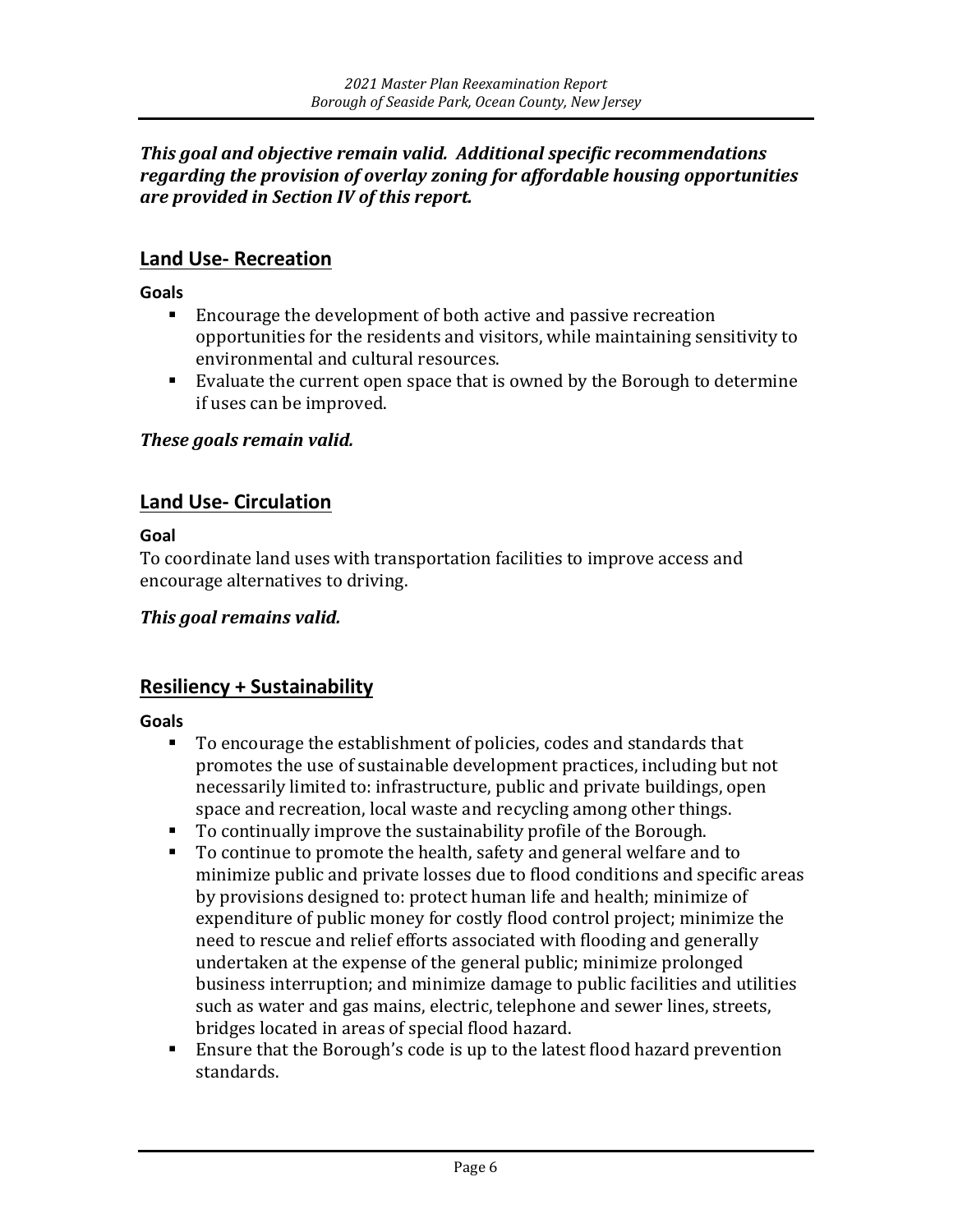#### *Objectives*

- a) Wherever possible, promote energy efficiency, conservation and increased use of renewable energy to reduce waste and increase recycling; to reduce the use of hazardous materials and eliminate toxic substances; and to reduce greenhouse gas emissions, for the new construction and/or retrofitting of public and private structures;
- b) To plan for mitigating the effects of climate change;
- c) Continue to review the Borough's Flood Hazard standards and revise according to latest FEMA recommendations;
- d) Retrofit existing municipal facilities to reduce vulnerabilities to future storm and flooding events;
- e) Reference and implement the recommendations set forward in the Strategic Recovery Planning Report to reduce vulnerabilities to future natural disasters. Recommendations to be considered include, but shall not be limited to:
	- (1) Strengthen the Borough's Participation in FEMA's Community Rating System.
	- (2) Amend planning documents to adequately address the impacts of Superstorm Sandy on the community and to set goals and recommendations for resilient development.
	- (3) Improve drainage system maintenance to ensure that all storm drains are free and clear of debris before major storm events.
	- (4) Continue to review and reevaluate methods to reduce vulnerabilities to future natural disasters.
	- (5) Consider anchoring standards for various accessory structures to reduce vulnerabilities.
- f) Utilize Best Management Practices (BMP) when planning for stormwater reduction and flood prevention.
	- (1) Improve stormwater management by implementing policies and practices as outlined by the New Jersey Department of Environmental Protection (NJDEP) and the Environmental Protection Agency (EPA).
		- "NJ Stormwater Best Management Practices Manual" –NJDEP
		- "Green Infrastructure in NJ" –NJDEP
		- "Green Streets: Sustainable Stormwater Management" –EPA
		- "Stormwater to Street Trees: Engineering Urban Forests for Stormwater Management"- EPA
	- (2) Consider improving local roads to include BMP techniques such as, but not limited to: green streets; stormwater planters; street tree trenches; corner bump-outs; sand filters; pervious pavements; manufactured treatment devices; and vegetated filter strips.
- g) Continue to periodically review and upgrade emergency power backup systems and solutions for the Borough's emergency responders;
- h) Continuously review and update the Borough's general and emergency debris management plans;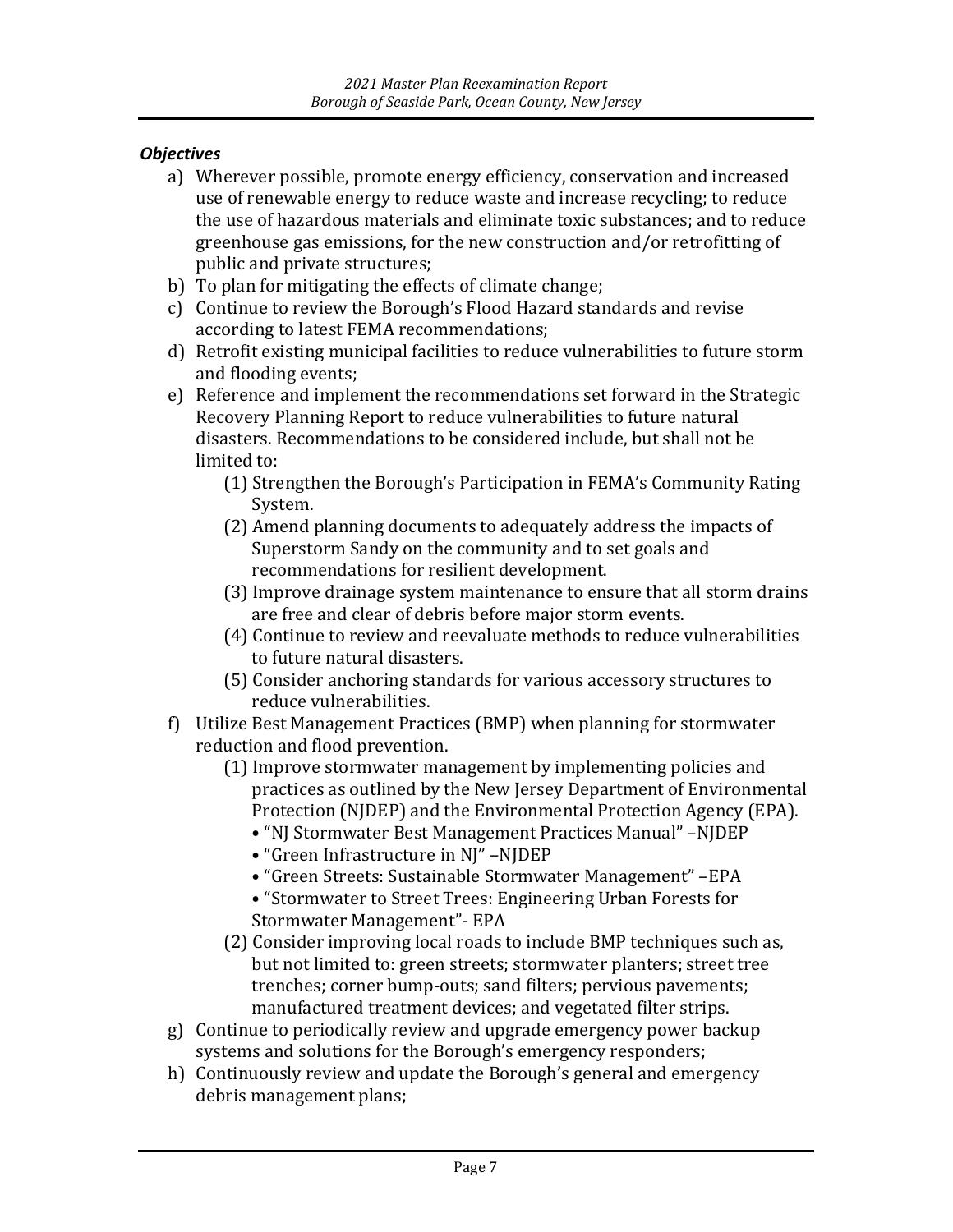- i) Develop and adopt a fertilizer ordinance to reduce the amount of fertilizerrelated pollutants discharged into the Barnegat Bay; and
- j) Review the Borough's Stormwater Control Ordinance for consistency with current technical guidance and update as necessary.

#### *These goals and objectives remain valid.*

#### **Economic**

**Goals**

- To maintain and enhance a local economy that encourages the provision of more cost effective public services in order to improve the quality of life for Seaside Park Borough residents.
- Recognize the need to adapt to the changing dynamics and demands of a diverse and increasingly globalized economy.
- Encourage those public and private actions necessary to develop and sustain the long-term vitality of the key commercial/retail areas. This can be achieved by improving streetscapes through unified signage, facades, public walkways and landscaping, and improving vehicular and pedestrian circulation and a unified wayfinding program. This will help guide residents and visitors to the plethora of environmental and recreational opportunities in the Borough.
- Evaluate the potential for economic and rehabilitation plans in strategic locations within the Borough, where appropriate, to encourage sound land use development that can provide economic development opportunities, while at the same time balancing the preservation of neighborhood character as well and the protection of environmental resources.

#### *These goals remain valid.*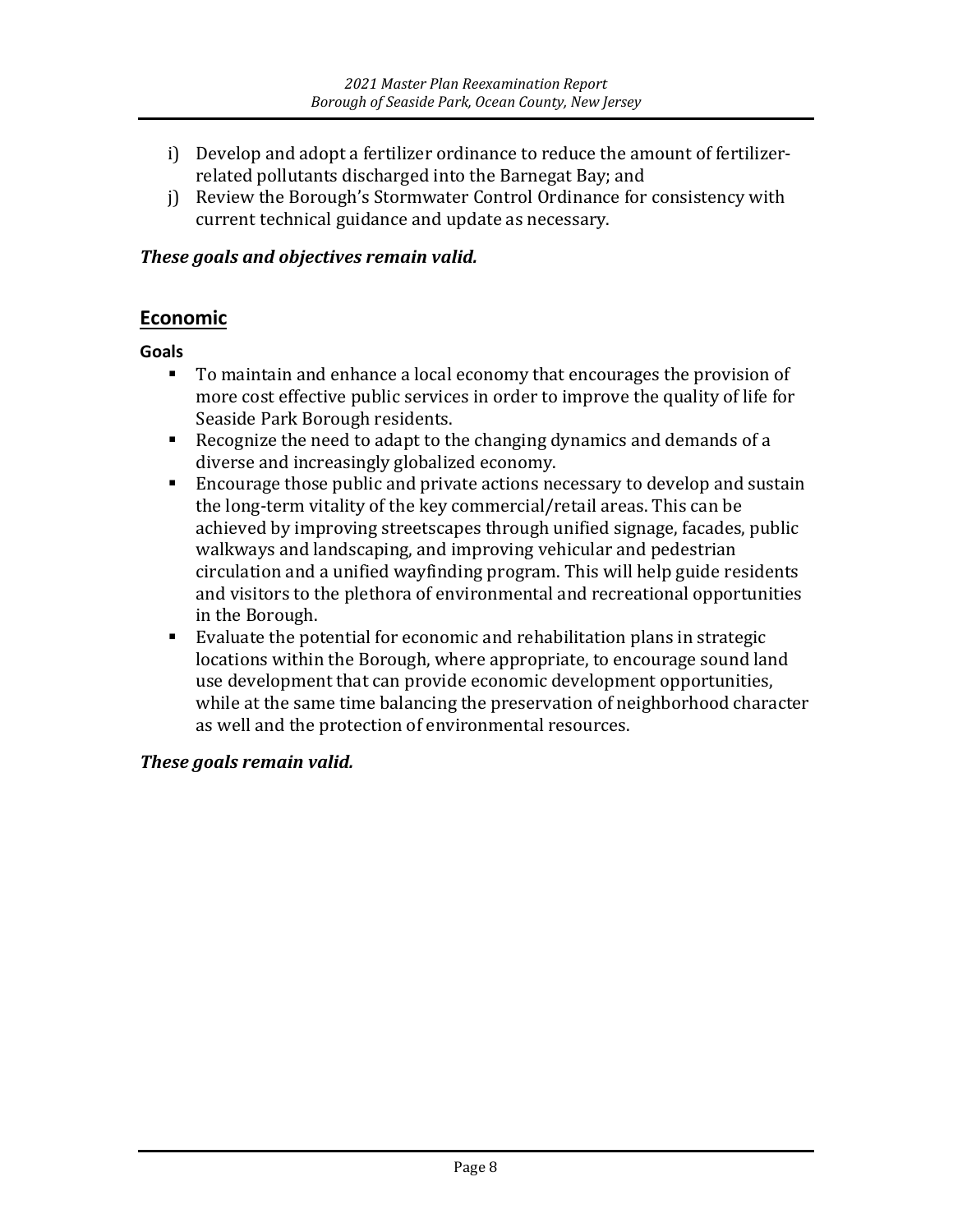## <span id="page-11-0"></span>**III — Extent to Which There Have Been Significant Changes in the Assumptions, Policies, and Objectives**

The following sub-sections outline the extent to which there have been significant changes in the assumptions, policies, and objectives related to land development in Seaside Park Borough since the adoption of the 2016 Master Plan Reexamination Report.

#### **Changes at the Local Level**

The following review of changes at the local level is concentrated on changes in demographic and housing characteristics, changes in local employment dynamics, and recent planning and zoning board applications.

#### **Changes in Demographic and Housing Characteristics**

At the time of the 2010 Census, Seaside Park Borough had a population of 1,579 residents. In the years since, the Borough's population has increased. This is demonstrated by the American Community Survey's 2019 population estimate of 1,628 residents. This represents an increase of 49 residents or about a 3 percent change from the 2010 Census population of 1,579 residents.

Recent population trends are shown in Table 1.

**Table 1: Recent Population Trends**

| 1990  | 2000  | 2010            | 2020  |
|-------|-------|-----------------|-------|
| 1,871 | 2,263 | 579<br>⊂ / د ,⊥ | 1,628 |

Source: United States Census Bureau (Decennial Census: 1990, 2000, 2010) and 2019 Five-Year Estimates of the American Community Survey

According to information from the United States Census Bureau, key demographic indictors have changed in the period since the 2010 Census. Indeed, as reflected between the 2010 Census and 2019 Five-Year Estimates of the American Community Survey, the median age has increased by approximately 6.7 percent from 52.1 to 58.8. In addition, the number of households has increased by approximately 5 percent from 833 to 879. The changes in these indicators are presented in Table 2.

#### **Table 2: Household Indicators**

| <b>Number of Households</b> |       | <b>Median Age</b> |       |  |
|-----------------------------|-------|-------------------|-------|--|
| 2010                        | 2019* | 2010              | 2019* |  |
| 833                         | 879   | 52.1              | 58.8  |  |

#### Source: US Census Bureau\*

Values are Five-Year American Community Survey Program estimates of average conditions in the period from 2015 through 2019. Values from 2020 were unavailable as of the preparation of this reexamination report.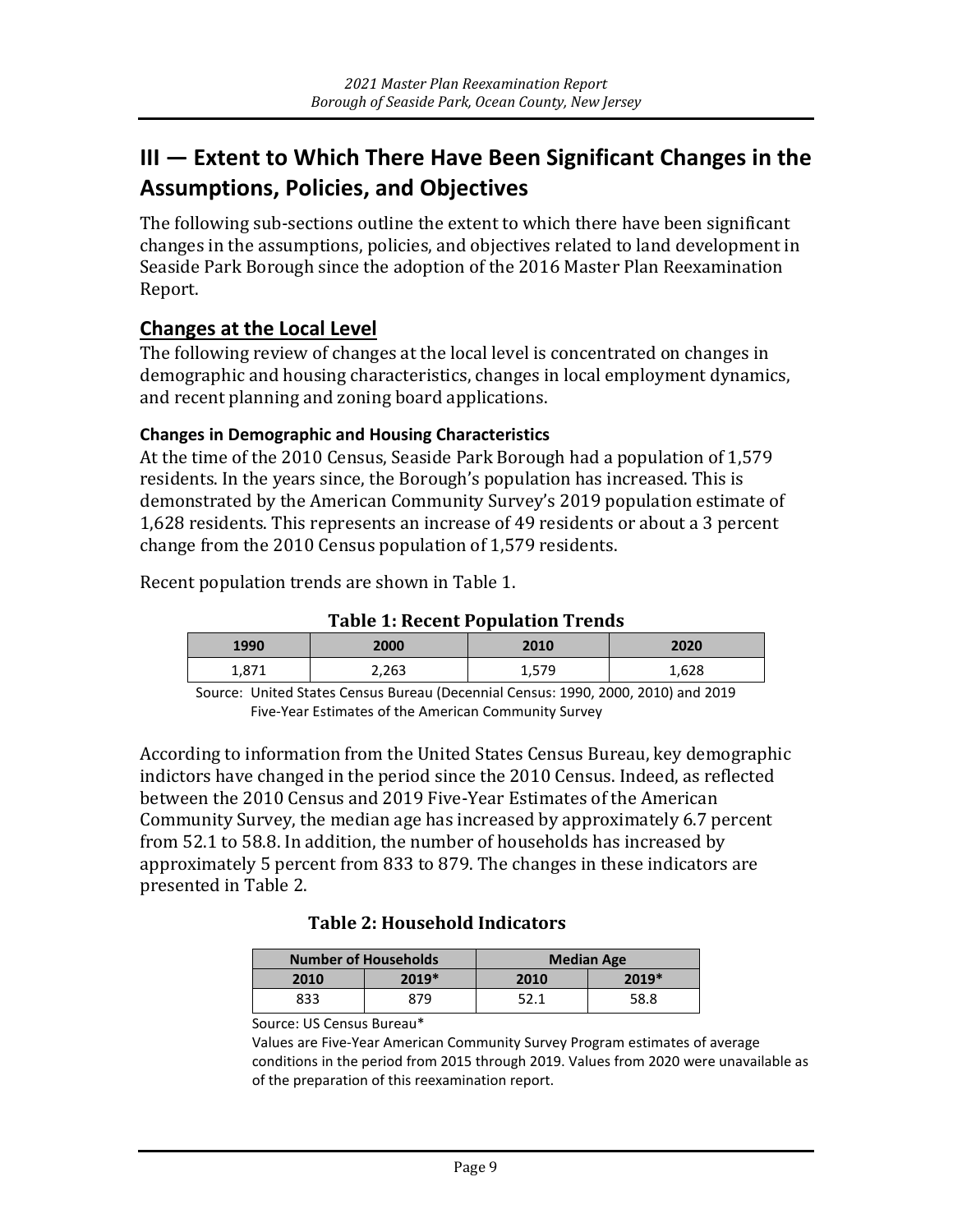With further regard to housing characteristics, it is noted that the total number of housing units in Seaside Park Borough decreased from 2,733 to 2,617, or by approximately 4 percent, between the time of the 2014 American Community Survey and the 2019 Five-Year Estimates of the American Community Survey. During the same time period, however, the vacancy rate increased slightly from 65.1 percent to 66.4 percent, which explains why the growth in the number of households, as discussed above, increased by only 5 percent (n.b., the number of occupied housing units in a community is analogous with the number of households). While the vacancy rate is quite high as compared to the surrounding communities, the high vacancy rate is typically associated with the presence of housing units that are for seasonal use only (e.g., vacation homes).

Housing tenure, as an indicator, realized the greatest change in the period between the time of the 2010 Census and the 2019 Five-Year Estimates of the American Community Survey. Indeed, at the time of the 2010 Census, owner-occupied housing units accounted for 58.5 percent of all occupied housing units and, by the time of the 2019 Five-Year Estimates of the American Community Survey, they accounted for 71.3 percent. This represents a change of 16.9 percent. Reciprocally, the percentage of renter-occupied housing units decreased by 33.5 percent, from 41.4 percent at the time of the 2010 Census to 28.6 percent by the time of the 2019 Five-Year Estimates of the American Community Survey signaling an increased desire among residents to occupy the existing housing stock in lieu of renting the units.

Table 3 summarizes change in housing occupancy and tenure.

|                                | 2010  | 2019* | Change        |         |
|--------------------------------|-------|-------|---------------|---------|
|                                |       |       | <b>Number</b> | Percent |
| <b>Occupancy Status</b>        |       |       |               |         |
| <b>Total Housing Units</b>     | 2,626 | 2,617 | -9            | .03     |
| <b>Occupied Housing Units</b>  | 915   | 879   | $-36$         | 3.9     |
| <b>Vacant Housing Units</b>    | 1711  | 1,738 | 27            | 1.5     |
| <b>Vacancy Rate</b>            | 65.1  | 66.4  |               |         |
| <b>Tenure</b>                  |       |       |               |         |
| <b>Occupied Housing Units</b>  | 915   | 879   | $-36$         | 3.9     |
| <b>Owner-Occupied</b>          | 536   | 627   | 91            | 16.9    |
| <b>Renter-Occupied</b>         | 379   | 252   | $-127$        | 33.5    |
| <b>Percent Owner-Occupied</b>  | 58.5  | 71.3  | $---$         |         |
| <b>Percent Renter-Occupied</b> | 41.4  | 28.6  |               |         |

#### **Table 3: Housing Occupancy and Tenure**

Source: US Census Bureau

Values are Five-Year American Community Survey Program estimates of average conditions in the period from 2015 through 2019. Values from 2020 were unavailable as of the preparation of this reexamination report.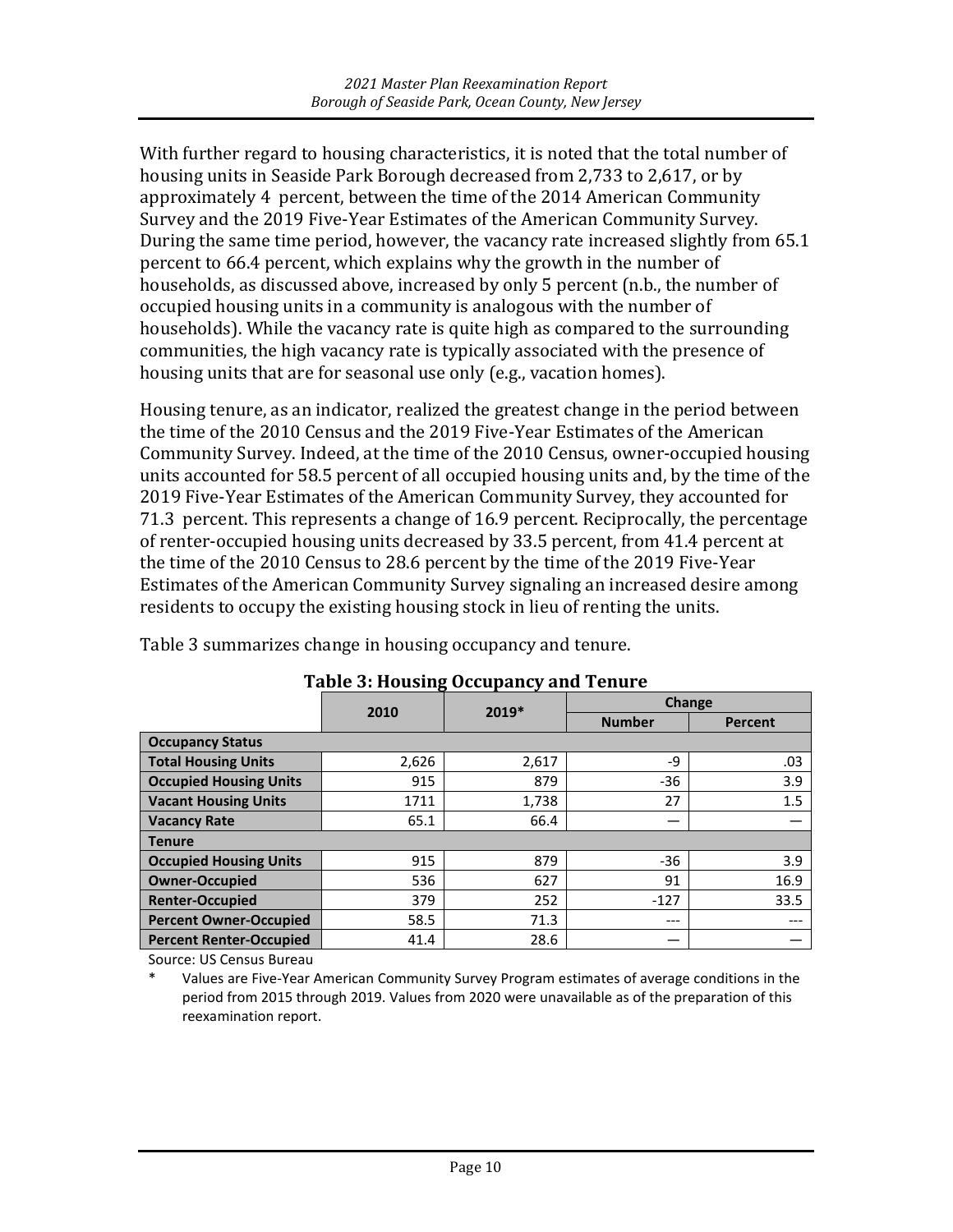#### **Changes at the County/Regional Level**

As indicated in the following subsections, there have been several changes at the county/regional level since the adoption of the 2016 Master Plan Update.

#### **Ocean County Comprehensive Master Plan**

It is noted that the Ocean County Comprehensive Master Plan was originally adopted in December 2011, and subsequently amended in: January 2018 to include a functional roadway map for Ocean County, provide right-of-way widths for Ocean County roadways, and incorporate the Ocean County Transportation Model 2017 Update; and September 2018 to include updated right-of-way widths for certain county roadways in Jackson and Lakewood Boroughs. As of the preparation of the 2021 Master Plan Reexamination Report, there are no pending amendments to the Ocean County Comprehensive Master Plan.

The Ocean County Comprehensive Master Plan serves as a county policy statement about the future development of Ocean County. While it makes no statement that are explicitly relevant to future land use planning within Seaside Park Borough, it does make a number of recommendations that would promote sustainability and resiliency in Seaside Park Borough. These include (commentary in *bold italics*):

• Encourage the New Jersey Department of Transportation to modernize and upgrade state highways throughout Ocean County, including US Route 9, NJ Route 35, NJ Route 37, NJ Route 70, NJ Route 72, NJ Route 88 and NJ Route 166.

*Modernizing and upgrading Ocean County's highways will improve mobility and facilitate evacuation of Seaside Park Borough in times of crisis, including during weather emergencies. This is particularly true for NJ Route 35, which traverses Seaside Park Borough and provides connections to other important roadways.*

• Encourage the retention of established residential neighborhoods and the rehabilitation of the county's older housing stock. Facilitate participation in home rehabilitation and historical preservation grant programs, where applicable.

*Home rehabilitation may help to improve the structural integrity of existing housing stock. This, in turn, facilitates increased security and protection during extreme weather events. The Borough supports the rehabilitation of existing dwellings especially for the low and moderate income households and will look to partner with the County on their rehabilitation program.*

• Encourage low-impact design techniques to minimize the disturbance of natural areas and maximize the recharge of stormwater on-site.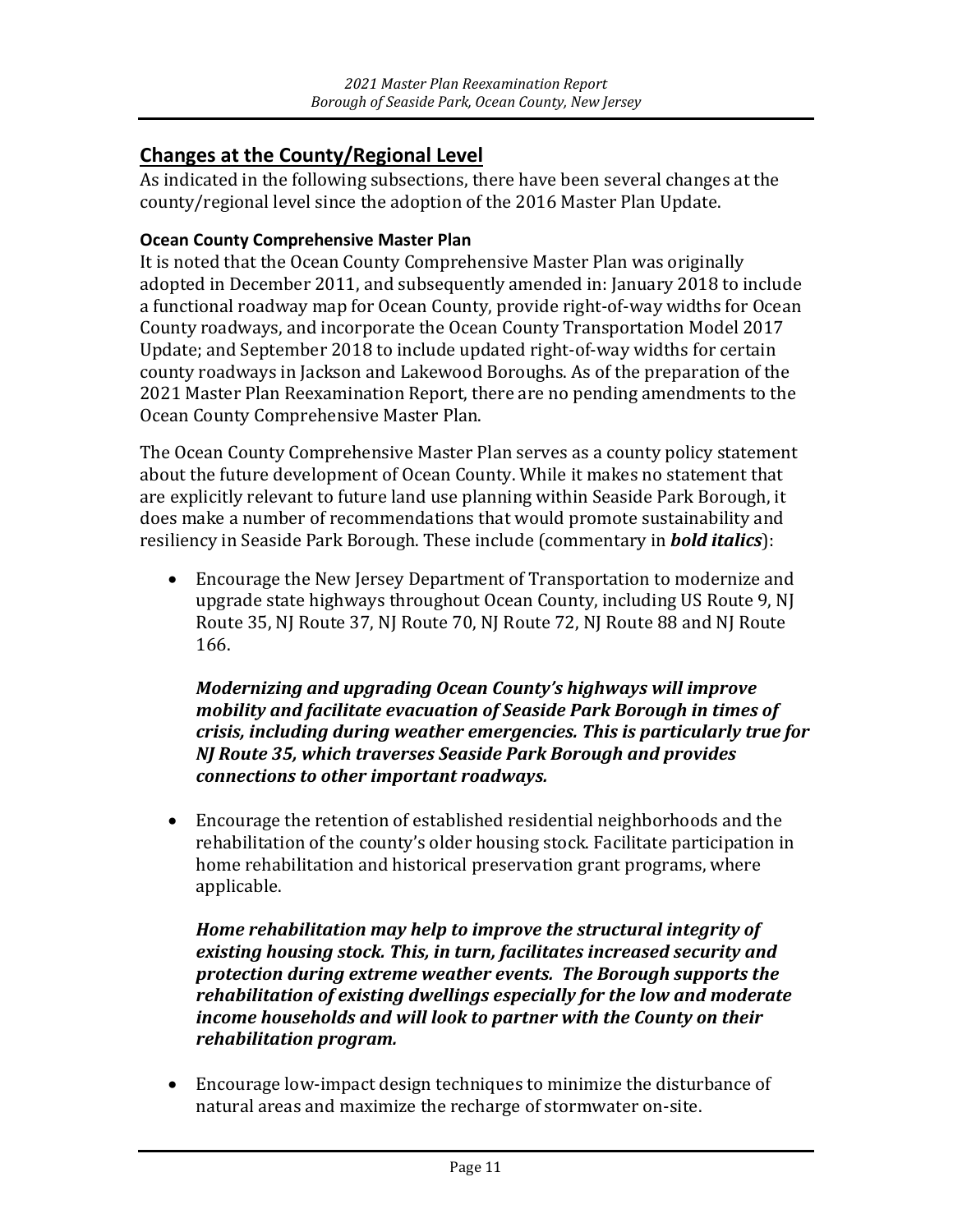#### *Maximizing the recharge of stormwater on-site may help to decrease the incidence of flooding.*

• Support the tourism amenities and needs of shore towns and continue to facilitate the protection and replenishment of the county's beaches and shoreline areas.

#### *Protection and replenishment of Ocean County's beaches and shorelines, including the Seaside Park Borough beaches, will promote resiliency.*

• Maintain an ongoing evaluation of the recreational needs of Ocean County residents and assist in identifying new park and open space areas, as necessary.

#### *Expansion of park and open space areas helps to preserve and protect natural and other areas from development, which has a number of benefits, not the least of which are promotion of biodiversity and minimization of impervious surface cover.*

• Continue to work with all federal, state, local, and non-profit partners to acquire open space and maximize financial resources available for preservation.

#### *As has been previously noted, expansion of open space areas helps to preserve and protect natural and other areas from development.*

• Encourage land use planning strategies, such as low-impact design to preserve open space and maximize the natural infiltration of stormwater.

#### *Preservation of open space and maximization of stormwater infiltration helps to minimize flooding and promotes resiliency to extreme weather events.*

• Explore and assess best management practices used by other areas in the country to address stormwater management.

#### *Effectively addressing stormwater management helps to minimize flooding and promotes resiliency to extreme weather events.*

• Continue to assess structural and nonstructural options for stormwater management to increase infiltration, remove debris and reduce nutrient and pollution loads.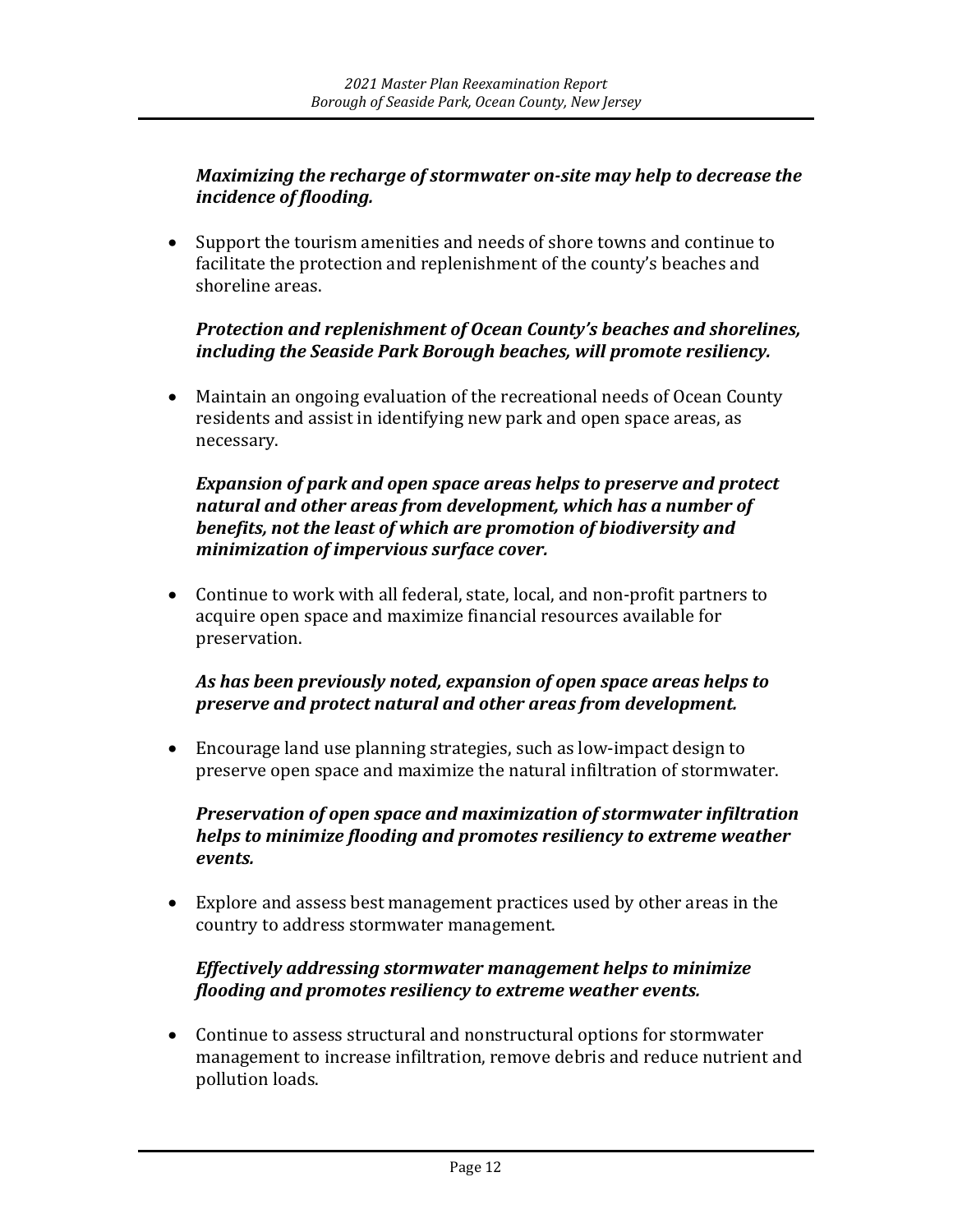#### *Increasing infiltration will help to reduce flooding. Additionally, removing debris will help to increase the efficiency of existing stormwater management facilities.*

• Encourage compliance with new legislation that requires New Jersey Department of Transportation to address stormwater management issues on state highways, including US Route 9, NJ Route 35, NJ Route 37, NJ Route 70, NJ Route 72, NJ Route 88 and NJ Route 166.

*Addressing stormwater management issues along highways will help to minimize their impacts and increase their safety. This is particularly important as highways generate stormwater runoff and may serve as evacuation routes during emergencies.*

#### **Ocean County Multi-Jurisdictional Hazard Mitigation Plan**

The Ocean County Multi-Jurisdictional Hazard Mitigation Plan (Ocean County HMP) was last adopted in 2018 and approved by FEMA in 2020. The next update of the Ocean County HMP is scheduled to commence in 2023 and be completed by 2025 (n.b., the current Ocean County Multi-Jurisdictional Hazard Mitigation Plan is set to expire in 2025).

The Ocean County HMP documents Ocean County's continuing attempts to identify potential natural hazards and associated risks across jurisdictions and to develop an integrated mitigation strategy. The Plan addresses the mitigation of potential damage to public, quasi-public, and private entities, facilities, and infrastructure. Ocean County's intention for the Ocean County HMP is to substantially reduce and/or eliminate long-term risk to life and properties associated with natural hazards.

*The Borough of Seaside Park affirms and incorporates the Ocean County HMP municipal mitigation measures as part of its 2021 Master Plan Reexamination Report.*

#### **Changes at the State Level**

As indicated in the following subsections, there have been considerable changes at the state level since the adoption of the 2016 Master Plan Reexamination Report.

#### **Land Use Plan Statement of Strategy on Smart Growth, Storm Resiliency, and Environmental Sustainability**

The M.L.U.L. was amended in 2018 to provide that any land use element adopted after the effective date of P.L.2017, c.275, must provide a statement of strategy concerning: smart growth, which shall consider potential locations for the installation of electric vehicle charging stations; storm resiliency with respect to energy supply, flood-prone areas, and environmental infrastructure; and, environmental sustainability. The law became effective on January 8, 2018.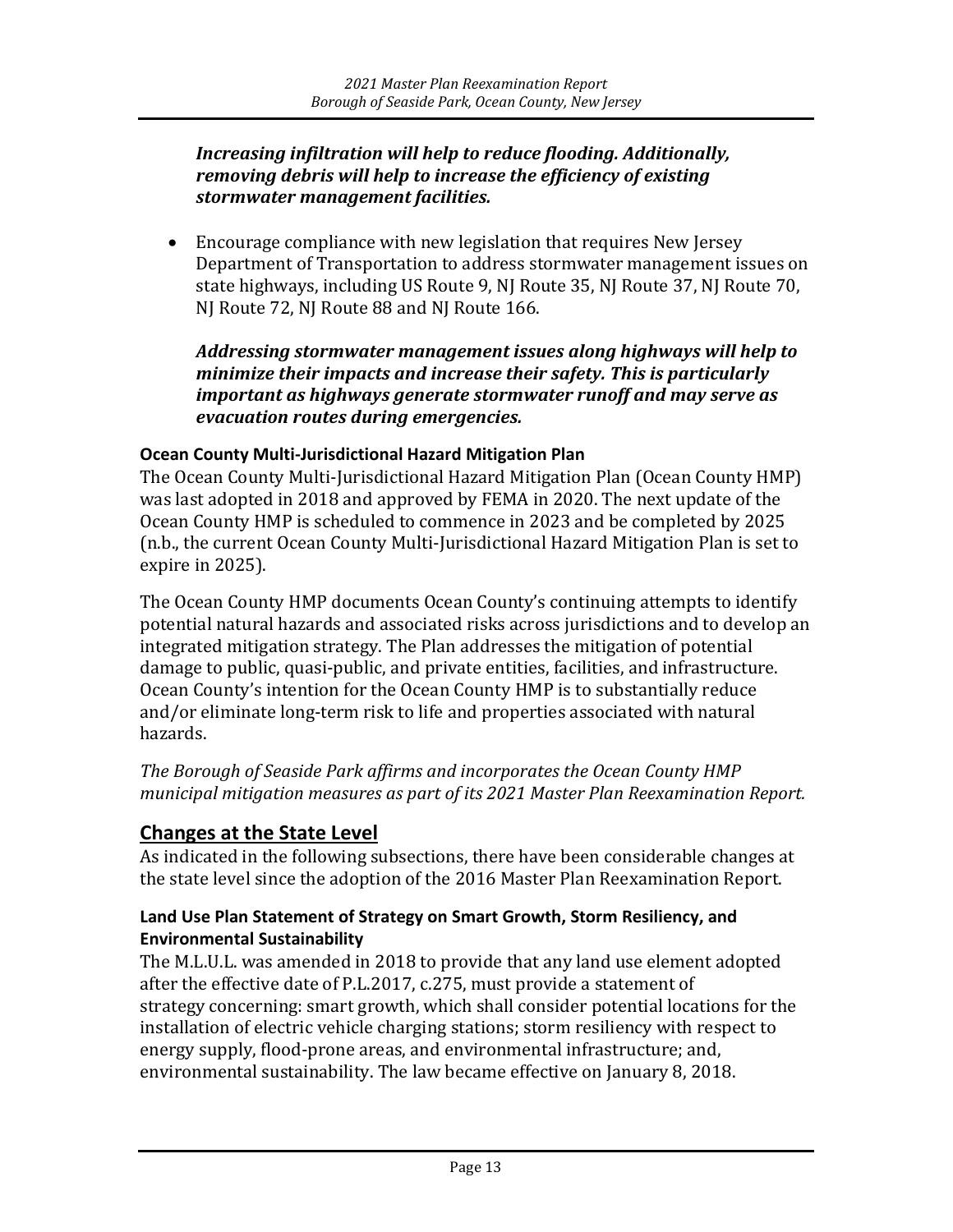*The Borough of Seaside Park should consider the development of a smart growth statement of strategy as part of a comprehensive update to its master plan.*

#### **Climate Change-Related Hazard Vulnerability Assessment**

The M.L.U.L. was amended by P.L. 2021, c.6 to provide that any land use plan element adopted after the effective date of the amendment, must provide a climate change-related hazard vulnerability assessment which shall:

- Analyze current and future threats to, and vulnerabilities of, the municipality associated with climate change-related natural hazards, including, but not limited to increased temperatures, drought, flooding, hurricanes, and sealevel rise;
- Include a build-out analysis of future residential, commercial, industrial, and other development in the municipality, and an assessment of the threats and vulnerabilities identified above;
- Identify critical facilities, utilities, roadways, and other infrastructure that is necessary for evacuation purposes and for sustaining quality of life during a natural disaster, to be maintained at all times in an operational state;
- Analyze the potential impact of natural hazards on relevant components and elements of the master plan;
- Provide strategies and design standards that may be implemented to reduce or avoid risks associated with natural hazards;
- Include a specific policy statement on the consistency, coordination, and integration of the climate-change related hazard vulnerability assessment with any existing or proposed natural hazard mitigation plan, floodplain management plan, comprehensive emergency management plan, emergency response plan, post-disaster recovery plan, or capital improvement plan; and
- Rely on the most recent natural hazard projections and best available science provided by the New Jersey Department of Environmental Protection.

#### **Redevelopment Case Law**

There have been a number of recent amendments to the Local Redevelopment and Housing Law (L.R.H.L.) that were made in response to court decisions concerning the criteria used for determining an area "in need of redevelopment." The most significant of these decisions include the New Jersey Supreme Court decision in Gallenthin vs. Paulsboro, 191 N.J. 344 (2007), which reevaluated and set guidelines for the use of the statutory criteria for determining an area in need of redevelopment; Harrison Redevelopment Agency v. DeRose, 398 N.J. Super. 361, 942 A.2d 59 (App. Div. 2008), which addressed the requirements for notifying property owners in connection with a redevelopment area designation: and the New Jersey Supreme Court decision in 62-64 Main Street, L.L.C. v. Hackensack, 221 N.J. 129 (2015), which further refined the application of the statutory criteria post-Gallenthin. In response to the Gallenthin and Harrison decisions, the L.R.H.L. was amended in 2013 to provide for both a non-condemnation and condemnation redevelopment area designation and redefine the criteria and procedures for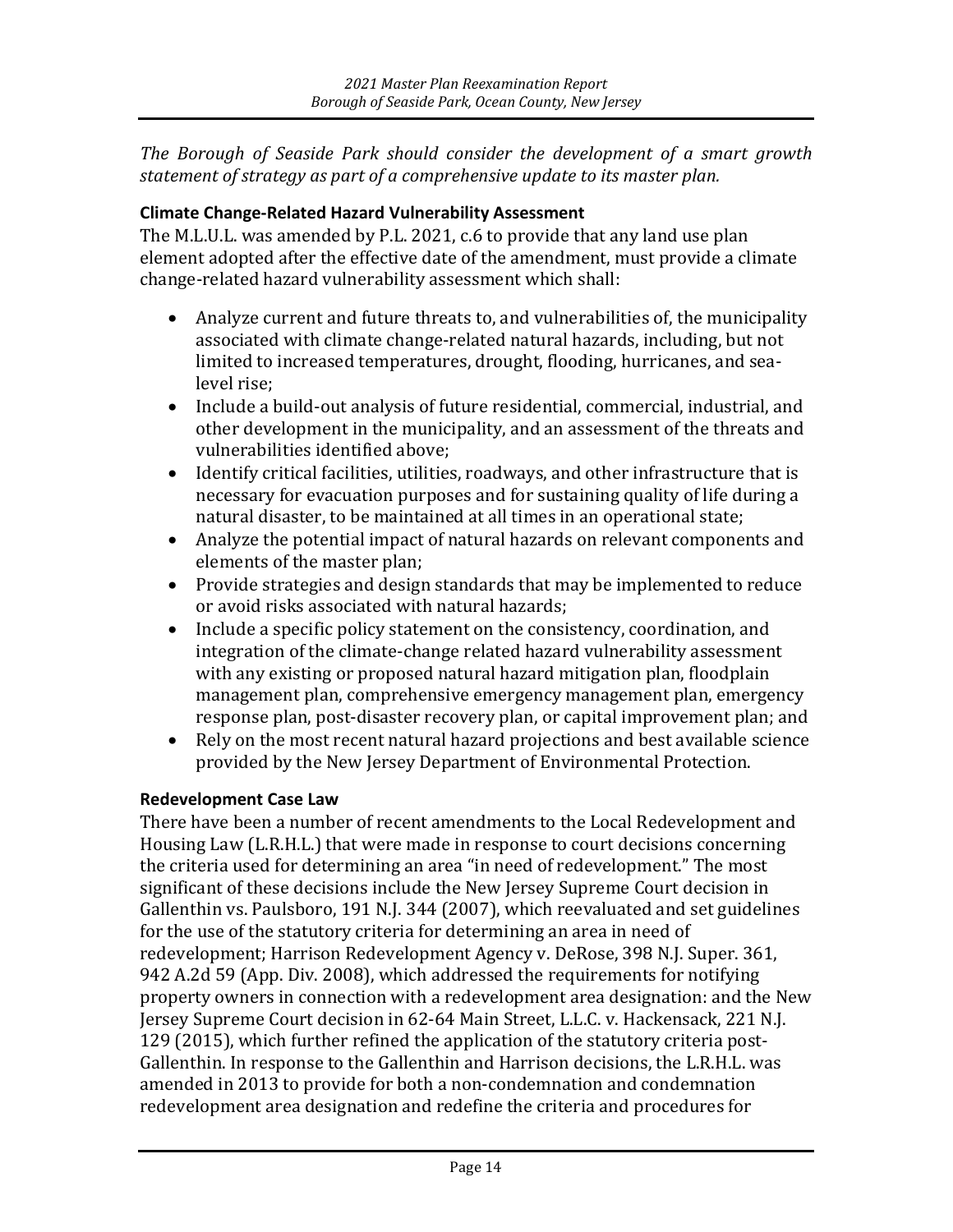designating an area in need of redevelopment and rehabilitation, including an update to the requisite notice requirements during the redevelopment area designation process.

The LRHL was subsequently amended in 2019 to expand the criterion for designation as an area in need of redevelopment that is provided at N.J.S.A. 40A:12A-5(b) to include the discontinuance or abandonment of buildings used for retail, shopping malls and office parks, as well as buildings with significant vacancies for at least two (2) consecutive years. As amended, N.J.S.A. 40A:12A-5(b) reads:

*b. The discontinuance of the use of a building or buildings previously used for commercial, retail, shopping malls or plazas, office parks, manufacturing, or industrial purposes; the abandonment of such building or buildings; significant vacancies of such building or buildings for at least two consecutive years; or the same being allowed to fall into so great a state of disrepair as to be untenantable.*

The L.R.H.L was further amended in 2019 to include a new requirement that redevelopment plans identify proposed locations for electric vehicle charging infrastructure. It was amended once again in 2021 to further encourage the development of electric vehicle charging infrastructure, as well as the inclusion of zero-emission vehicle fueling infrastructure.

#### **Cannabis Legalization**

Governor Murphy signed into law legislation legalizing and regulating adult cannabis use and possession.

Municipalities had until August 21, 2021 in order to take actions to: either prohibit or limit the number of cannabis establishments, distributors, or delivery services; and, in the event that the municipality opts to not prohibit such uses, regulate the location, manner and times of operation and establish civil penalties for violation of ordinances.

If a municipality did not take action by August 21, 2021, any class of cannabis establishment or distributor will be permitted to operate in the municipality and, depending upon the use, be considered a permitted use in certain zones.

Once a municipality takes action to permit cannabis establishments, their action remains valid for a period of five years. In addition, if a municipality did not take action to limit cannabis establishments by August 21, 2021, it shall be prohibited from taking such action for a period of five years. After a period of five years has elapsed, municipalities shall be granted another 180-day window in which to take action as permitted in the period before August 21, 2021.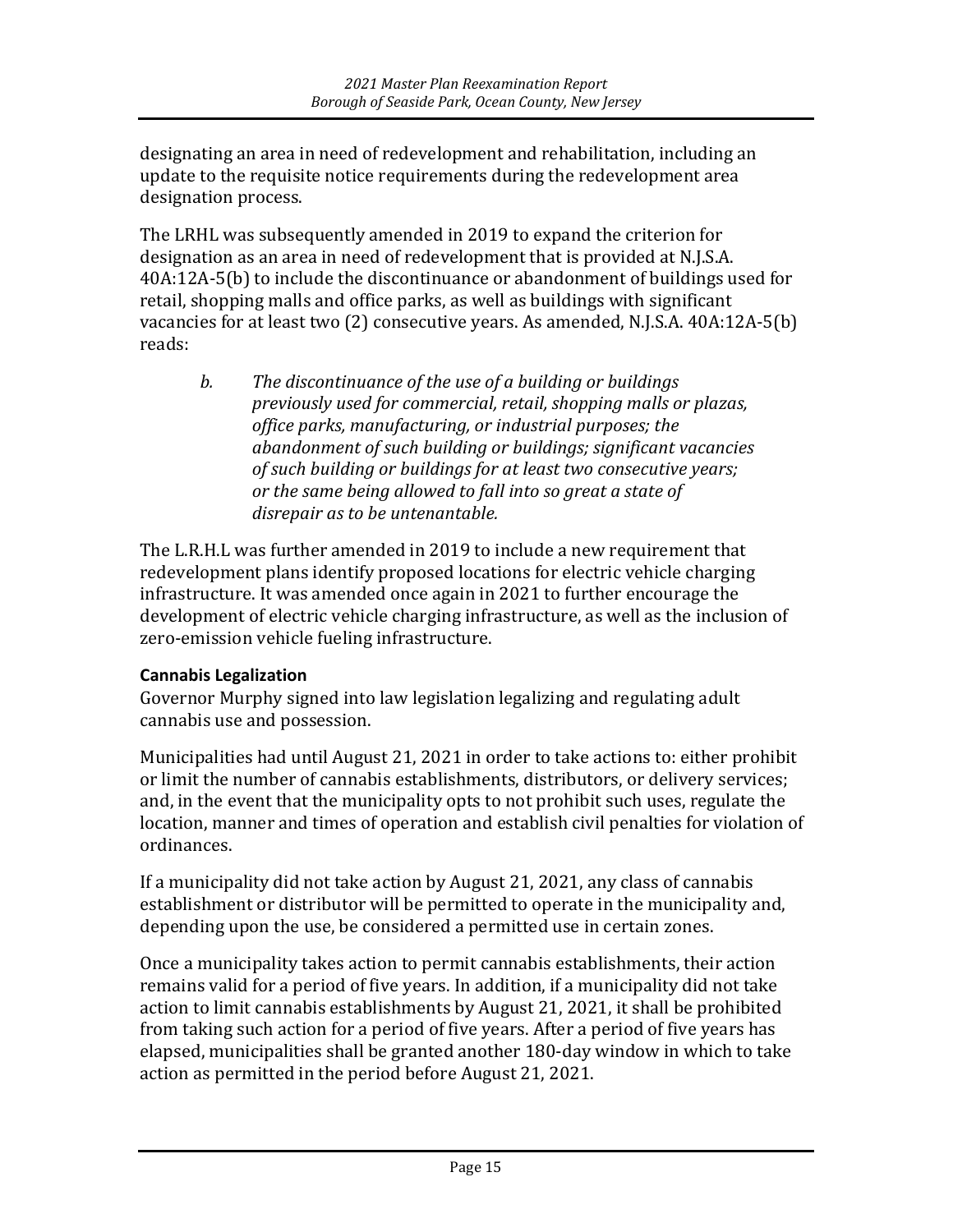On May 13, 2021, Seaside Park Borough passed Ordinance #2021-15, effective May 23, 2021, to prohibit all classes of cannabis businesses and distributors from operating within the municipality, except for the delivery of cannabis items and related supplies by a delivery service.

#### **Reexamination Report Requirements**

The M.L.U.L. was amended in 2019 to require that master plan reexamination reports include recommendations concerning locations appropriate for the development of public electric vehicle infrastructure. The following requirement was added at N.J.S.A. 40:55D-89(f):

*The recommendations of the planning board concerning locations appropriate for the development of public electric vehicle infrastructure, including but not limited to, commercial districts, areas proximate to public transportation and transit facilities and transportation corridors, and public rest stops; and recommended changes, if any, in the local development regulations necessary or appropriate for the development of public electric vehicle infrastructure.* 

The 2021 Master Plan Reexamination Report meets this requirement.

#### **Electric Vehicle Supply and Make-Ready Parking Spaces**

In July 2021, the M.L.U.L. was further amended to include specific numerical and zoning standards for the installation of electric vehicle supply equipment and "make-ready" parking spaces (n.b., "make-ready" parking spaces are parking spaces that include pre-wiring and other electrical equipment to support electric vehicle charging, excluding chargers).

Key aspects of the July 2021 M.L.U.L. amendment include:

- Stipulation that applications for development submitted only for the installation of electric vehicle supply equipment or "make-ready" parking spaces shall be considered a permitted accessory use and permitted accessory structure in all zoning districts of a municipality and shall not require a variance;
- Stipulation that applications for development of the installation of electric vehicle supply equipment or "make-ready" parking spaces at an existing gasoline service station, an existing retail establishment, or any other existing building:
	- Shall either be subject to site plan or other land use board review, nor require variance relief;
	- Shall be approved through issuance of a zoning permit, provided that bulk requirements, the conditions or original approval, and relevant construction codes are met;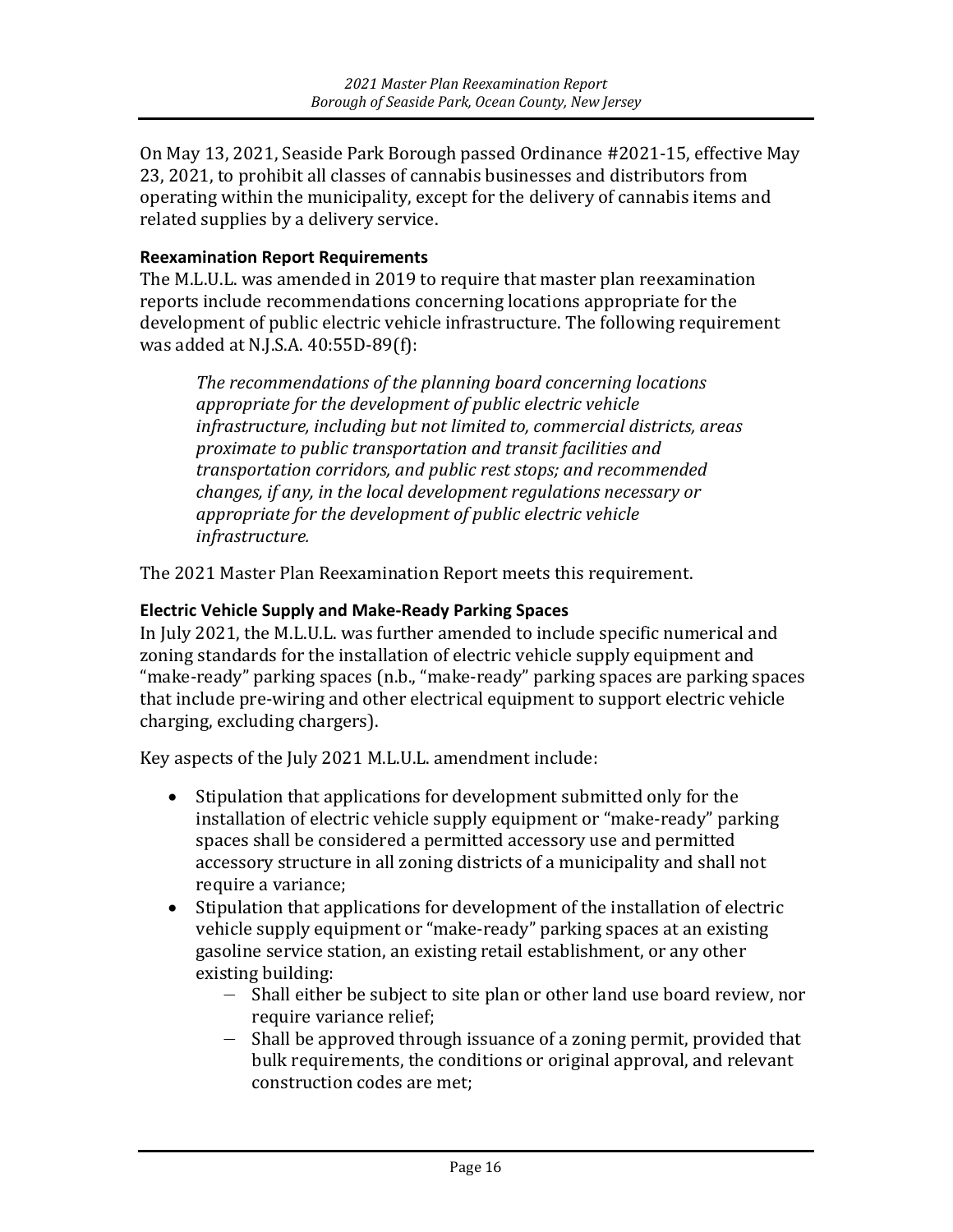- Require that, as a condition of preliminary site plan approval, applications involving multifamily development of five or more units shall:
	- Provide at least 15 percent of the required off-street parking spaces as "make-ready" parking spaces and install electric vehicle supply equipment on at least one-third of the required 15 percent of parking spaces;
	- Install electric vehicle supply equipment on an additional one-third of the required 15 percent of parking spaces within three years following the date of the issuance of the certificate of occupancy;
	- Install electric vehicle supply equipment on the final one-third of the required 15 percent of parking spaces within six years following the date of the issuance of the certificate of occupancy; and,
	- Make at least five percent of the electric vehicle supply equipment accessible for people with disabilities.
- Require that all other applications involving a parking lot or garage shall provide "make-ready" parking spaces as a condition of approval follows:
	- At least one if there will be 50 or fewer off-street parking spaces;
	- At least two if there will be at least 51 and no more than 75 off-street parking spaces;
	- At least three if there will be at least 76 and no more than 100 offstreet parking spaces;
	- At least four, with one accessible for people with disabilities, if there will be at least 101 and no more than 150 off-street parking spaces; and,
	- For parking lots with more than 150 off-street parking spaces, install at least four percent of the total parking spaces as "make-ready" parking spaces with at least five percent of the required number of "make-ready" parking spaces accessible for people with disabilities.
- Stipulation that applicants may install electric vehicle supply equipment at parking spaces instead of providing "make-ready" parking spaces;
- Stipulation that parking spaces provided with electric vehicle supply equipment or provided as "make-ready" parking spaces shall count as at least two parking spaces for the purpose of complying with minimum number of parking space requirements, provided that the reduction in the required number of parking spaces is not more than ten percent.

These new requirements for electric vehicle supply and "make-ready" parking spaces, which are mandated by the July 2021 amendment to the M.L.U.L. should be reviewed and evaluated by the Borough Council and Planning Board and a determination made as to what amendments to the Borough's Land Use Ordinance and zoning regulations may be necessary to respond to these newly enacted statutory provisions.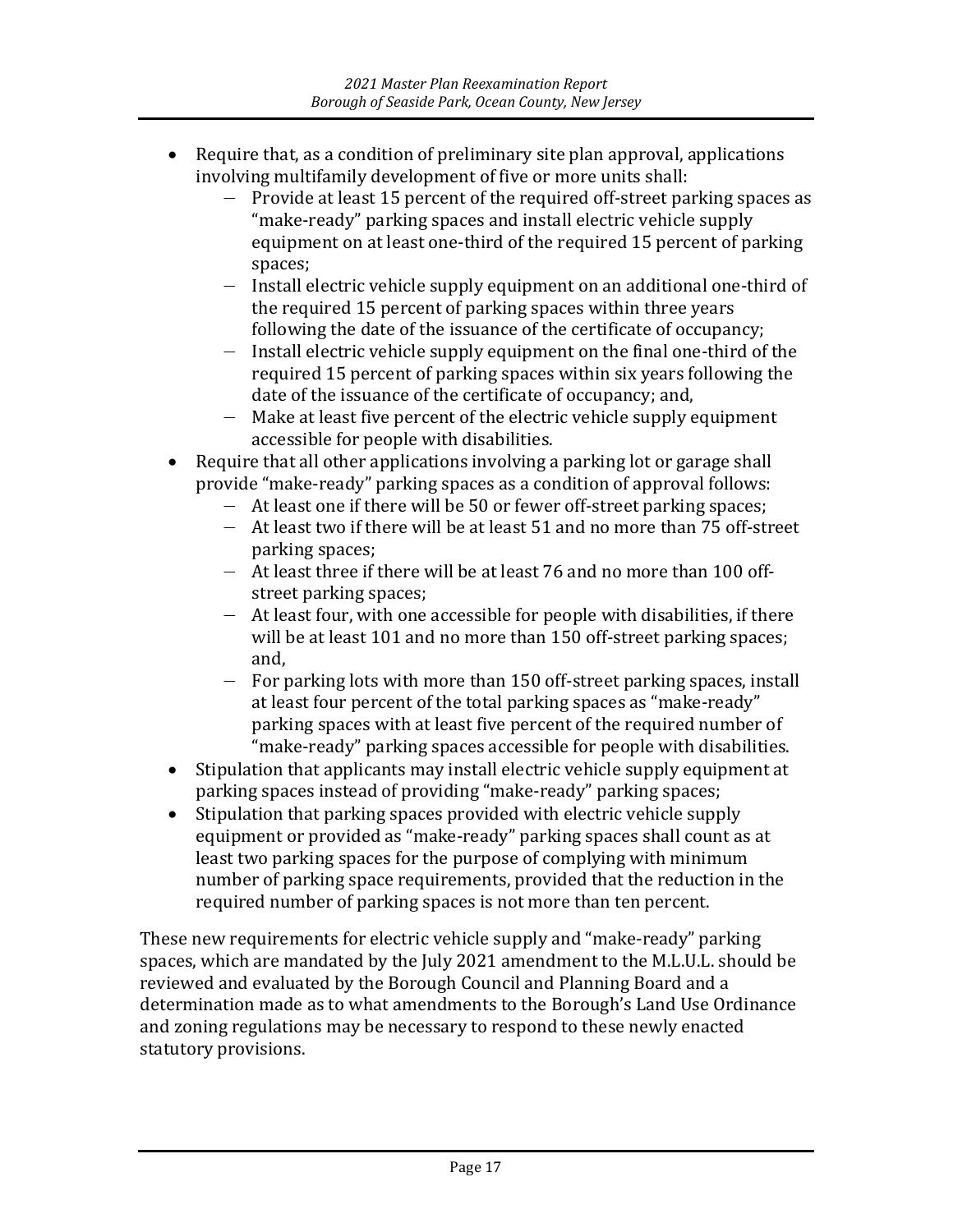## <span id="page-20-0"></span>**IV — Specific Changes Recommended for the Master Plan and Development Regulations**

The following sections outline recommended changes to the master plan and development regulations.

#### **Changes to the Master Plan**

#### **1. Land Use Element**

This reexamination report does not recommend that the Borough prepare an updated land use element at this time. However, any update to the Land Use Element would need to conform with the new statutory requirements for land use elements that have been described in this report, which include the requirement to provide: a land use plan statement of strategy on smart growth, storm resiliency and environmental sustainability; and, a climate change related hazard vulnerability assessment.

#### **2. Goals and Objectives**

The master plan goals and objectives are recommended to be updated pursuant to the revisions described in Section II of this reexamination report.

#### **Changes to Development Regulations**

#### **1. Updates to Zoning Map**

It is recommended that Seaside Park Borough update the zoning map to remove the Mixed Use (MX) district and the Multi Dwelling (MD) district and rezone these areas as Residential (R) district. The Borough no longer believes that mixed-use and multi-family development is appropriate for the entirety of the Route 35 (Central Avenue) corridor or the area currently zoned for Mixed Dwelling (MD) given the proximity and potential impact to the wellestablished existing single family residential district, the lack of interest in mixed-use or multifamily housing development within the majority of Route 35 corridor over the past 13 years and the significant existing use of land within the corridor and the MD for existing single-family housing. In addition, the majority of non-residential uses within the MD are non-conforming uses.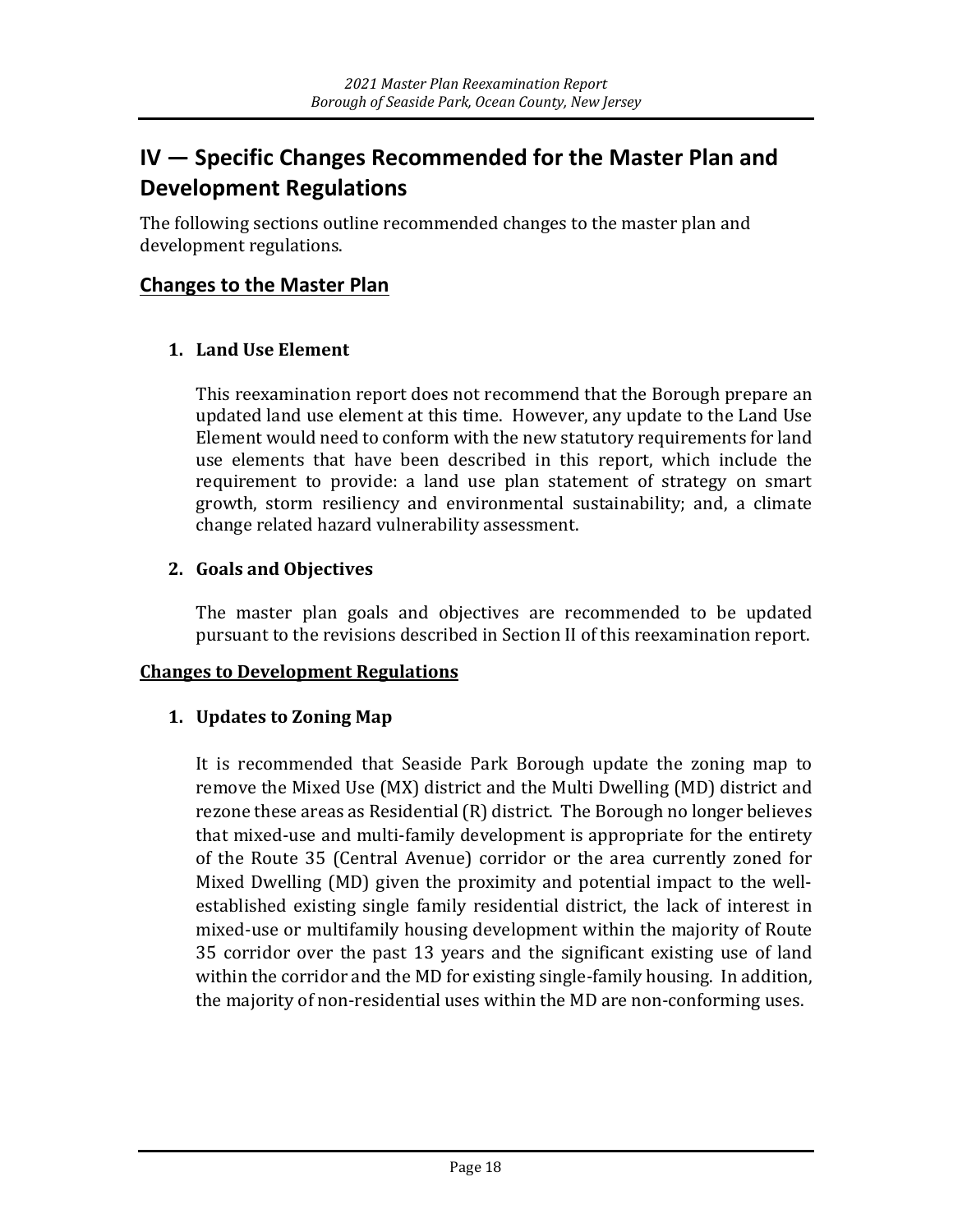#### **2. Updates to Development Regulations**

- a. It is recommended that the BU district be amended to remove the following permitted uses and the associated bulk and design requirement within the district:<br>i.
	- i. Multiple dwelling units (three or more);<br>ii. Affordable housing (COAH), it fronts Ce
	- Affordable housing (COAH), it fronts Central Avenue and is in accordance with all area, yard and bulk requirements of building uses within the Business Zone. Please note that this permitted use is not specifically defined within the Borough's land development ordinance and as such the Borough will look to providing opportunities for affordable housing through other mechanisms, such as, but not limited to overlay zones.
- b. It is recommended the residential use when associated with another use (mixed use) within the BU district be amended to limit the residential use to one dwelling unit per structure as part of a mixed use and shall not be permitted on the first floor.
- c. It is recommended that the R district be amended to include the conditional use allowing retail stores and restaurant uses between O and H streets as currently permitted in the MX zoning district.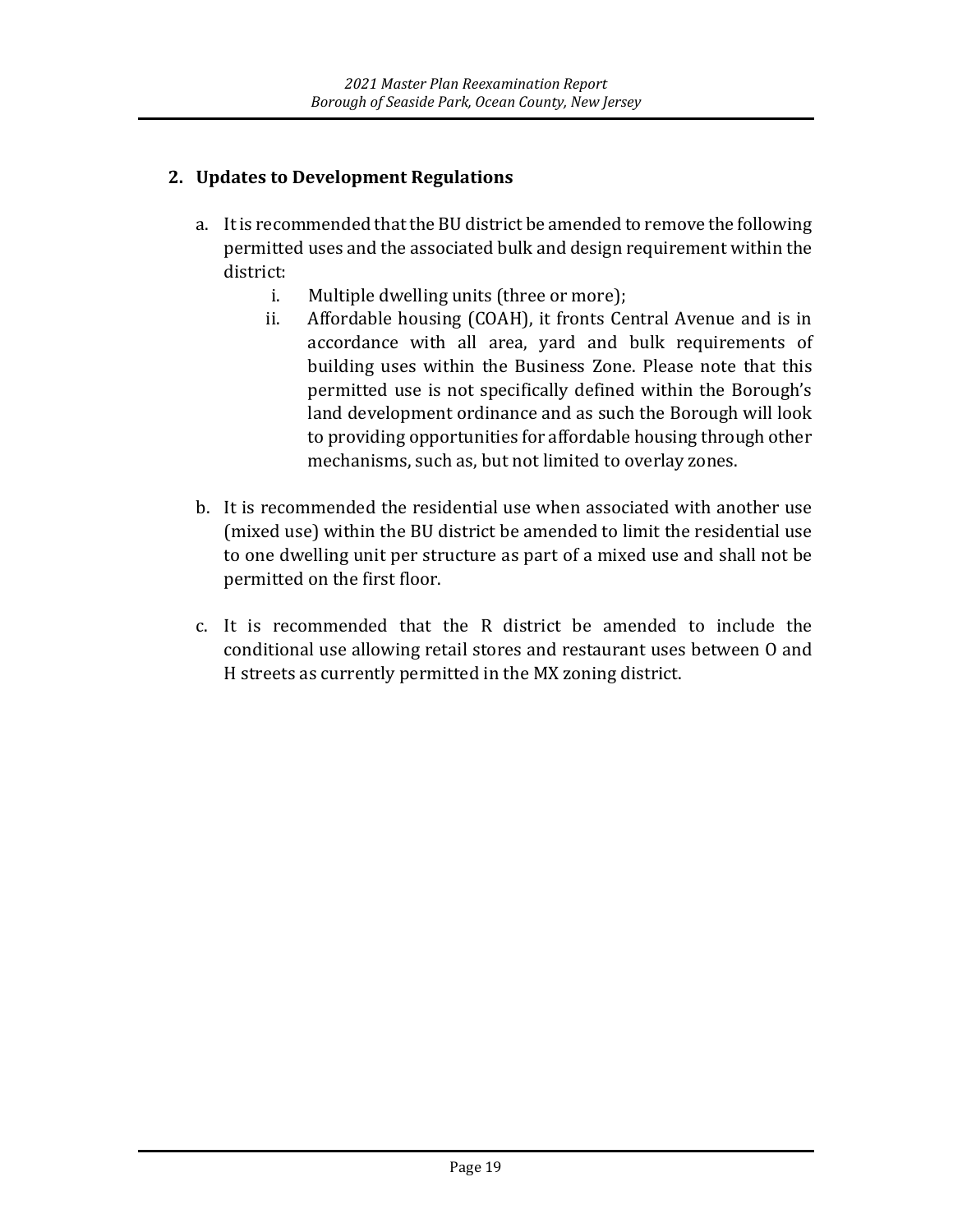## <span id="page-22-0"></span>**V — Recommendations Concerning the Incorporation of Redevelopment Plans**

The Planning Board acknowledges that while there are no new areas specified in the Borough for redevelopment study at this time, the Borough continues to review several areas for redevelopment study consideration.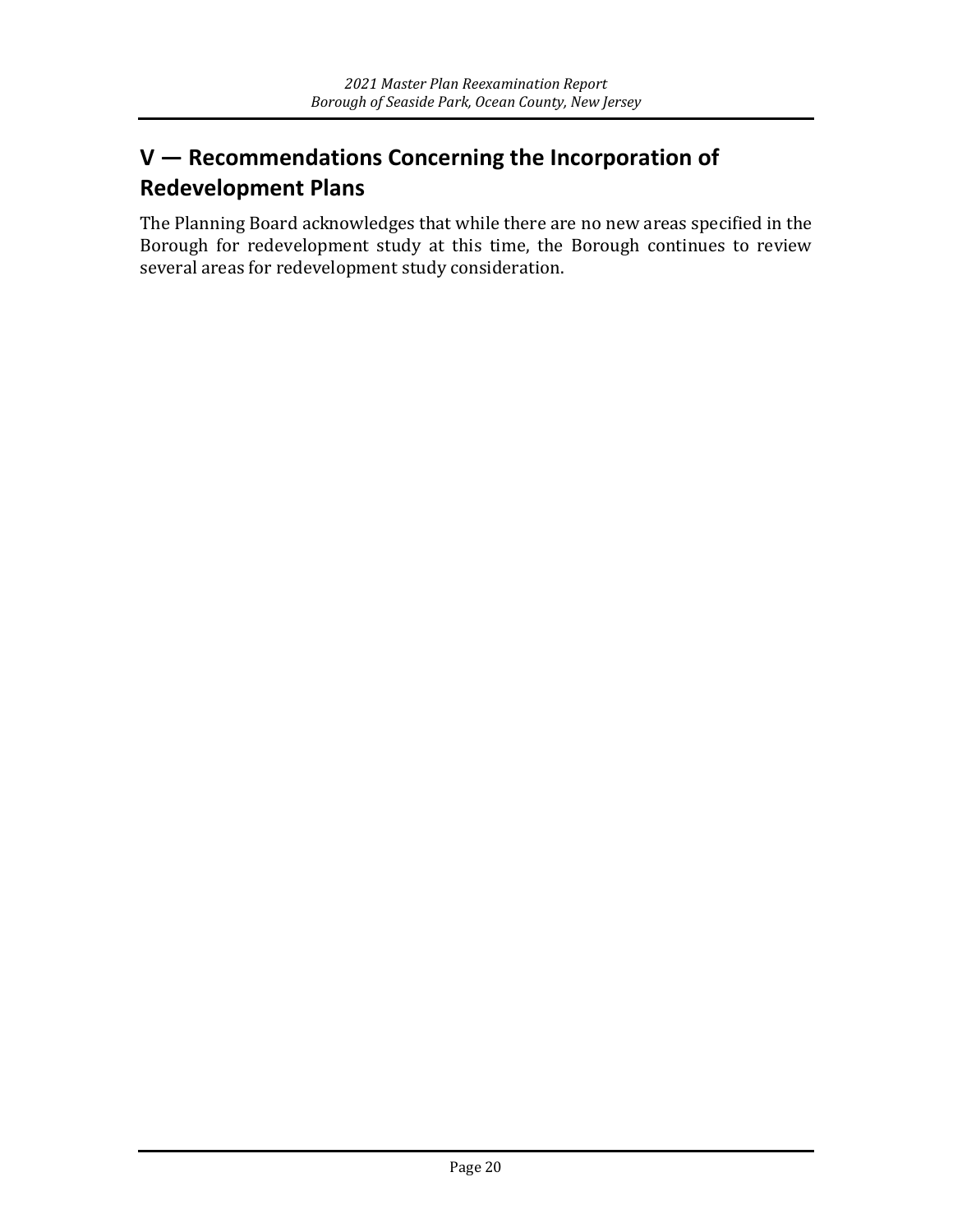## <span id="page-23-0"></span>**VI — Recommendations Concerning Electric Vehicle Charging Stations**

According to information compiled by the United States Department of Energy, Seaside Park Borough contains no electrical vehicle (EV) charging stations. There are four EV charging stations in Seaside Heights. There are no hydrogen fueling station in Seaside Park Borough or the surrounding area.

The transportation sector accounts for 46 percent of New Jersey's net greenhouse gas emissions, making it the largest source of emissions. Accordingly, Governor Phil Murphy has set a goal of registering 330,000 electric vehicles in New Jersey by 2025 to reduce emissions from the transportation sector and help reach the goals of New Jersey's Energy Master Plan and the Global Warming Response Act.

Key to the adoption of electric vehicles is the development of a robust public EV charging network. In this regard, it is noted that as of the preparation of the 2021 Master Plan Reexamination Report, New Jersey had 952 EV charging stations. To encourage the development of more EV charging stations within New Jersey, the M.L.U.L. was twice amended: (1) in 2019 to require that master plan reexamination reports include recommendations concerning locations appropriate for the development of public EV infrastructure; and (2) in 2021 to include specific numerical and zoning standards for the installation of EV supply equipment and "make-ready" parking spaces.

Regarding the identification of appropriate locations for the development of public electric vehicle infrastructure, the Planning Board does not recommend that specific areas of the Borough be targeted for the creation of new public EV charging stations. Rather, it is recommended that opportunities for the development of public EV infrastructure should be maximized by applying the most recent (i.e., July 2021) amendments of the M.L.U.L., which are detailed in Section III, to all future development within the Borough. To facilitate same, it is recommended that the Borough's Land Use Ordinance and zoning regulations be reviewed to determine what amendments may be necessary to implement the July 2021 amendment to the M.L.U.L. concerning EV charging infrastructure and "make-ready" parking spaces.

It is further recommended that all future redevelopment plans or amendments to redevelopment plans include specific requirements and provisions for the development of public EV and zero emission infrastructure as required by recent amendments to the LRHL.